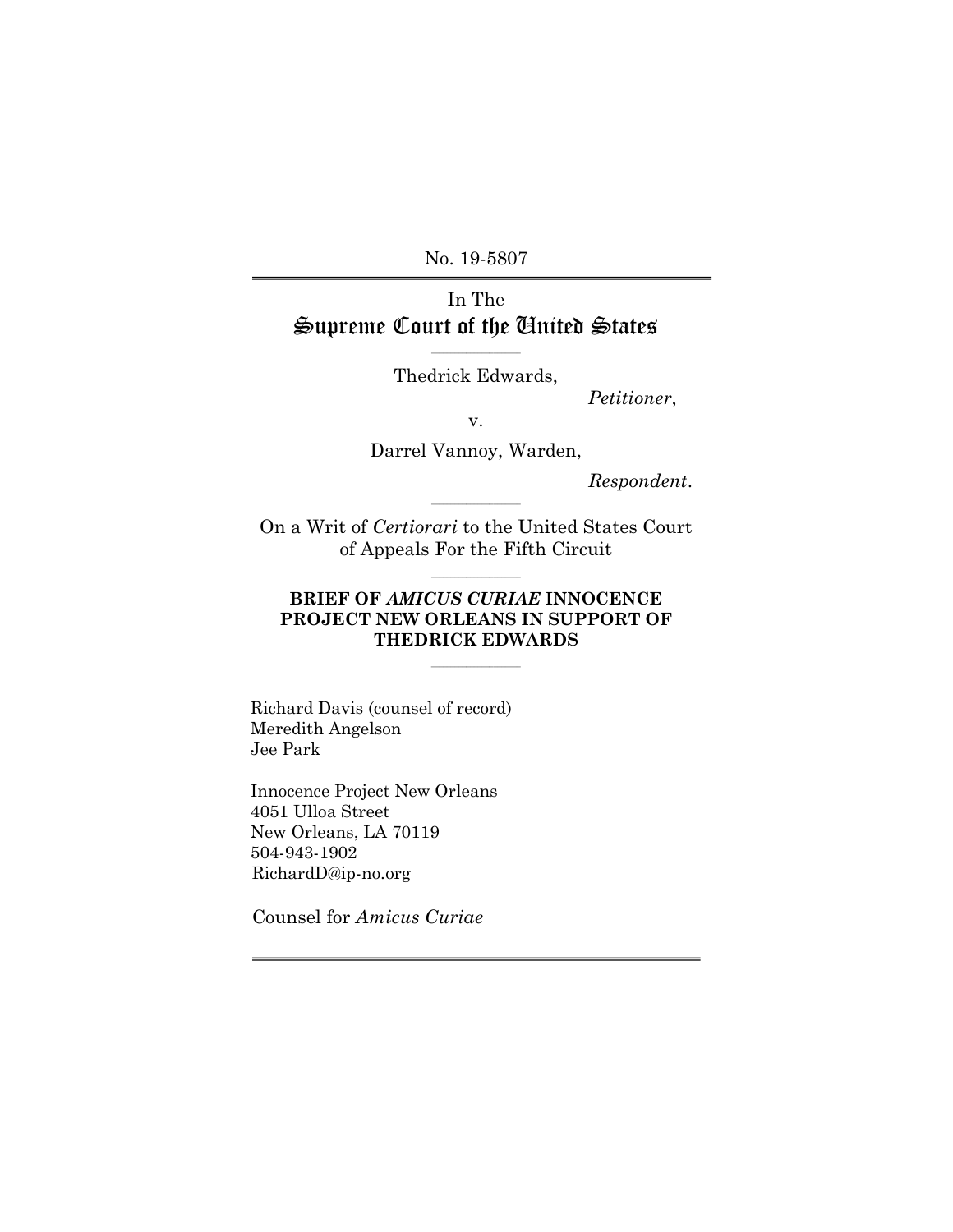# TABLE OF CONTENTS

| Ι.   |                                                                                                                               |
|------|-------------------------------------------------------------------------------------------------------------------------------|
| II.  | The Non-Unanimous Verdict Rule Has<br>Remained True to Its Origins—It is Used to<br>Wrongly Incarcerate Black People by       |
|      | The Innocent Men and Women<br>А.<br>Convicted By Non-Unanimous Juries<br>Were Mostly Black and Faced<br>Unreliable Evidence10 |
|      | The Jurors That Had Their Votes<br><b>B.</b><br>Discounted Were Three Times More                                              |
| III. | <i>Amicus</i> Estimates That There are 100<br>Innocent People Currently in Prison Based on                                    |
|      |                                                                                                                               |
|      | Appendix I: Innocent People Convicted by Non-                                                                                 |
|      | Appendix II: The Races of Jurors in the Trials of<br>Innocent People Convicted Non-Unanimously 15A                            |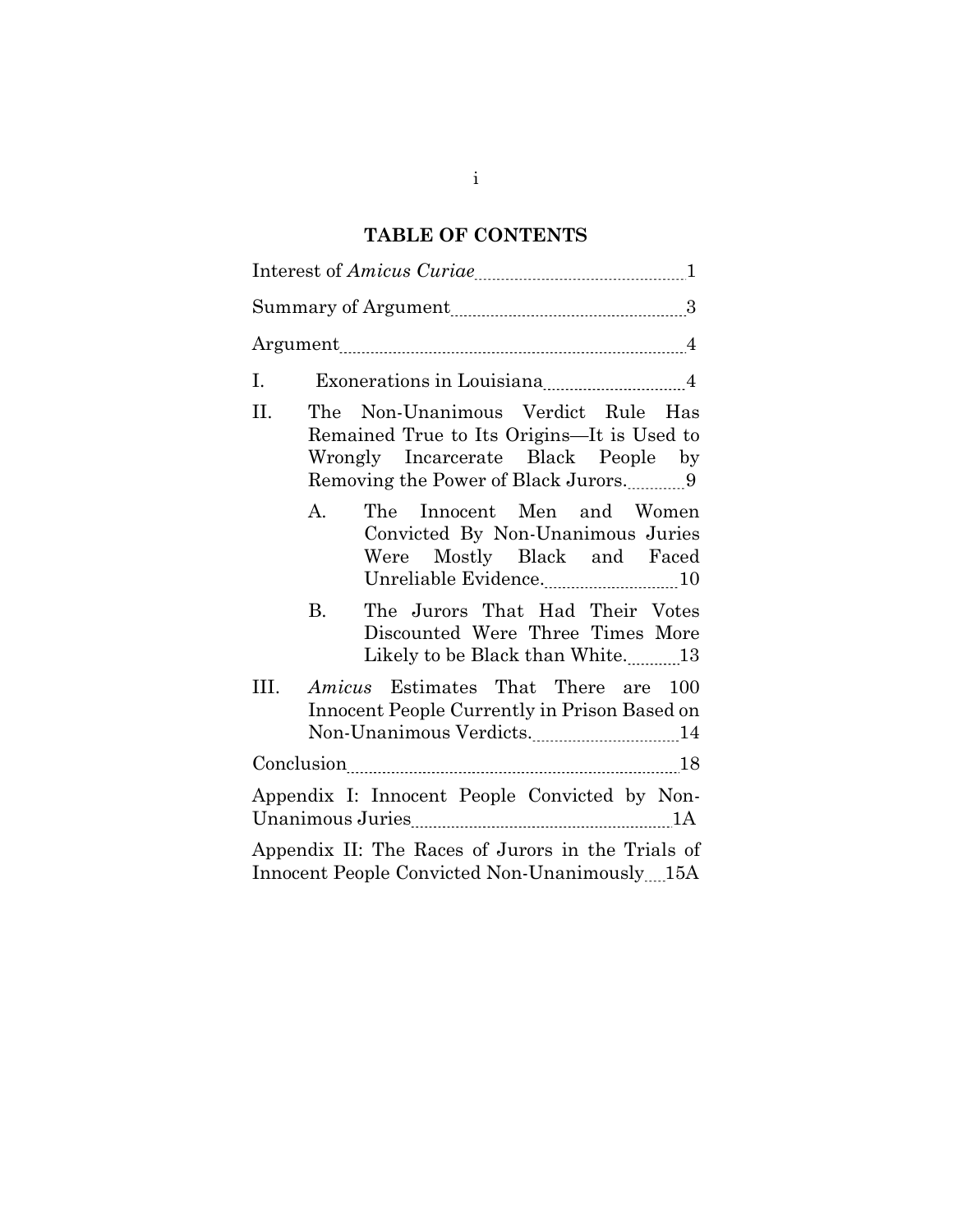# TABLE OF AUTHORITIES

# **CASES**

| Batson v. Kentucky, 476 U.S. 79 (1986)11                                 |
|--------------------------------------------------------------------------|
| Dilosa v. Cain, 279 F.3d 259 (5th Cir. 2002)11A                          |
|                                                                          |
| Snyder v. Louisiana, 552 U.S. 472 (2008)11                               |
| State v. Adams, Orleans Parish Case No. 278-951<br>$6$ <sub></sub><br>4A |
| State v. Alexander, Jefferson Parish Case No. 80-                        |
| State v. Beridon, Terrebonne Parish Case No. 78,042                      |
| State v. Bibbins, East Baton Rouge Parish Case No.                       |
| <i>State v. Bridgewater, 823 So.2d 877 (La. 2002)</i> 11                 |
| State v. Bright, Orleans Parish Case No. 252-514.7                       |
| State v. Bright, Orleans Parish Case No. 375-994.8                       |
| State v. Brown, 371 So. 2d 751 (La. 1979)                                |
| State v. Brown, Jefferson Parish Case No. 97-5794                        |
| State v. Brown, St. Tammany Parish Case No. 128-                         |
| State v. Burge, St. Tammany Parish Case No.                              |
| State v. Burrell, Union Parish Case No. 28,734 8                         |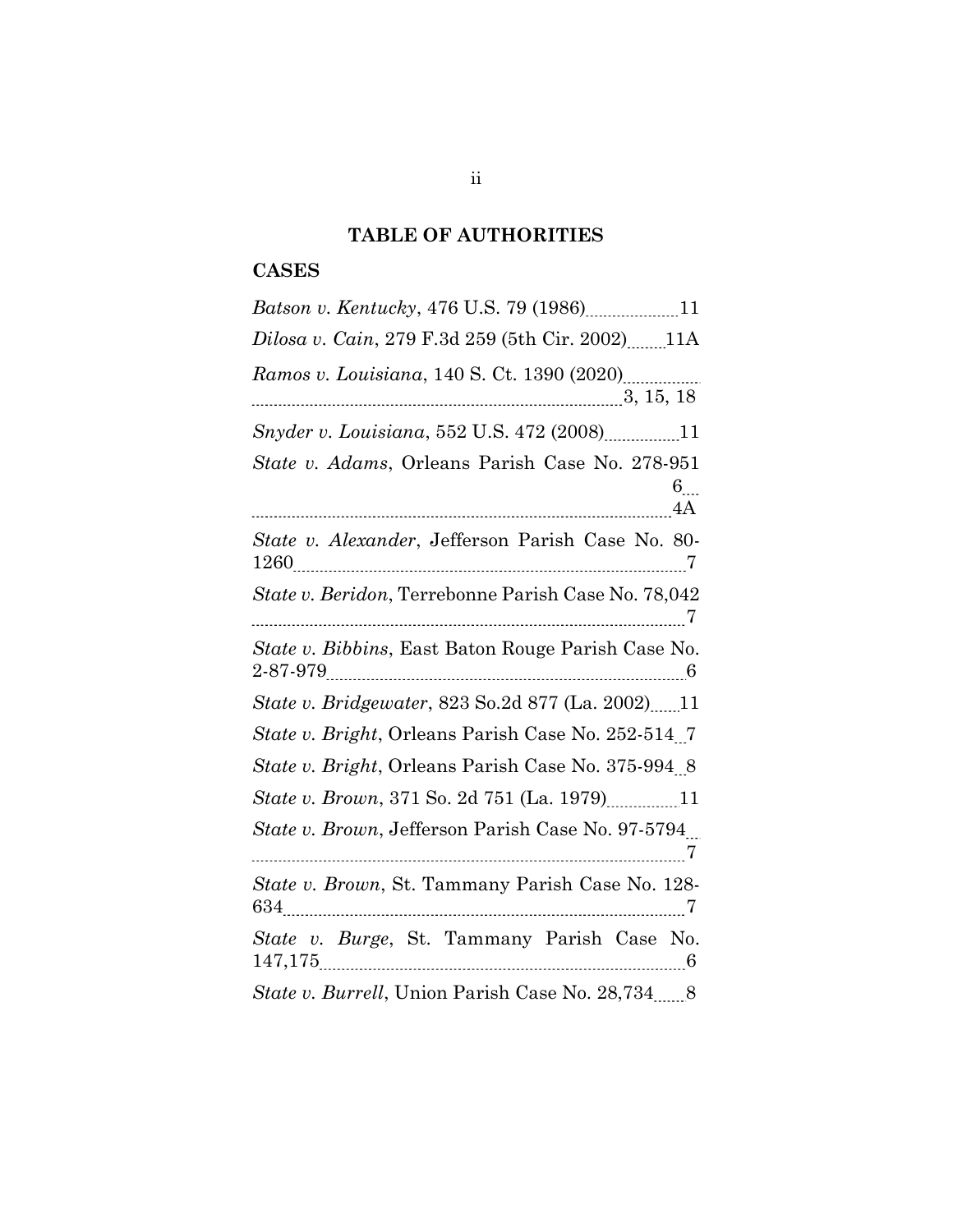| State v. Chapman, St. Tammany Parish Case No.               |
|-------------------------------------------------------------|
| State v. Charles, Terrebonne Parish Case No.                |
| State v. Clark, Jefferson Parish Case No. 02-0895 6         |
| State v. Coco, Calcasieu Parish Case No. 14891-95           |
| State v. Cousin, Orleans Parish Case No. 376-479            |
| State v. Crawford, Caddo Parish Case No. 304-048            |
|                                                             |
| State v. Curley, Orleans Parish Case No. 461-907 6          |
| State v. Davis, Jefferson Parish Case No. 92-4541<br>6, 2A  |
|                                                             |
| State v. Delmore, Jefferson Parish Case No. 92-4541         |
| State v. Dilosa, Jefferson Parish Case No. 87-105 6         |
| State v. Durham, 673 So.2d 1103 (La. App. 5 Cir.            |
| <i>State v. Floyd, Orleans Parish Case No. 280-729</i> 9    |
| <i>State v. Ford, Caddo Parish Case No. 126,005</i> _____ 8 |
| State v. Gibson, Orleans Parish Case No. 203-904 8          |
| State v. Gipson, No. 2019-KH-1815, 2020 La. LEXIS           |
|                                                             |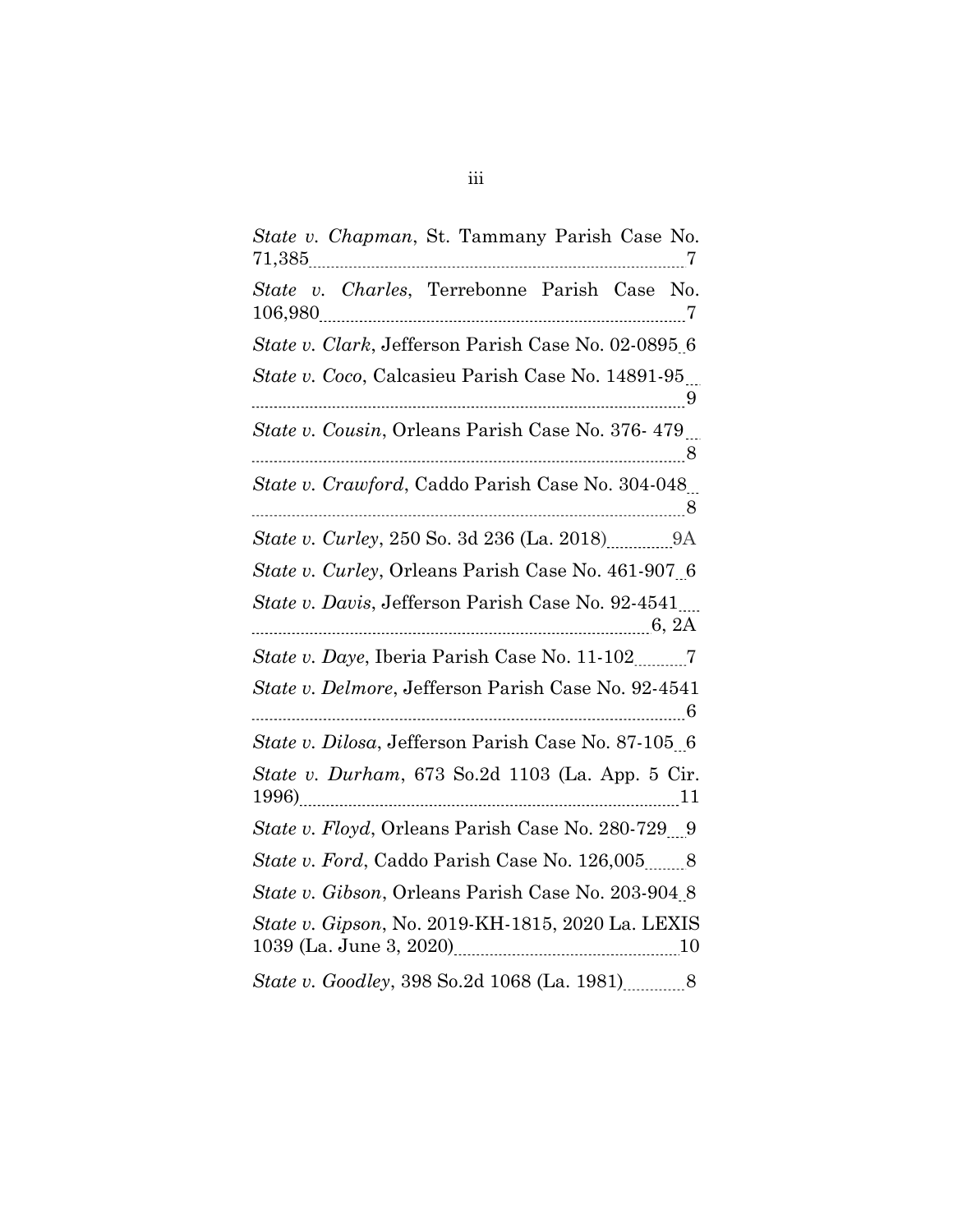| State v. Graham, Union Parish Case No. 28,734 8            |
|------------------------------------------------------------|
| State v. Hammons, 597 So.2d 990 (La. 1992)                 |
| State v. Hammons, St. Tammany Parish Case No.              |
|                                                            |
| State v. Hayes, 806 So.2d 816 (La. App. 5 Cir. 2001)<br>5A |
| State v. Hayes, Jefferson Parish Case No. 97-3780<br>6, 6A |
| State v. Hill, Orleans Parish Case No. 359-046 9           |
| State v. Hudson, Orleans Parish Case No. 199-523           |
| State v. Jackson, 570 So.2d 227 (La. App. 5th Cir.         |
| State v. Jackson, Jefferson Parish Case No. 87-205.        |
|                                                            |
| State v. James, Jefferson Parish Case No. 81-4366          |
| State v. Johnson, Orleans Parish Case No. 380-395          |
| State v. Johnson, Sabine Parish Case No. 30,770 7          |
| State v. Johnson, Washington Parish Case No. 89-           |
| State v. Jones, East Baton Rouge Parish Case No.           |
| State v. Jones, Orleans Parish Case No. 356-745 7          |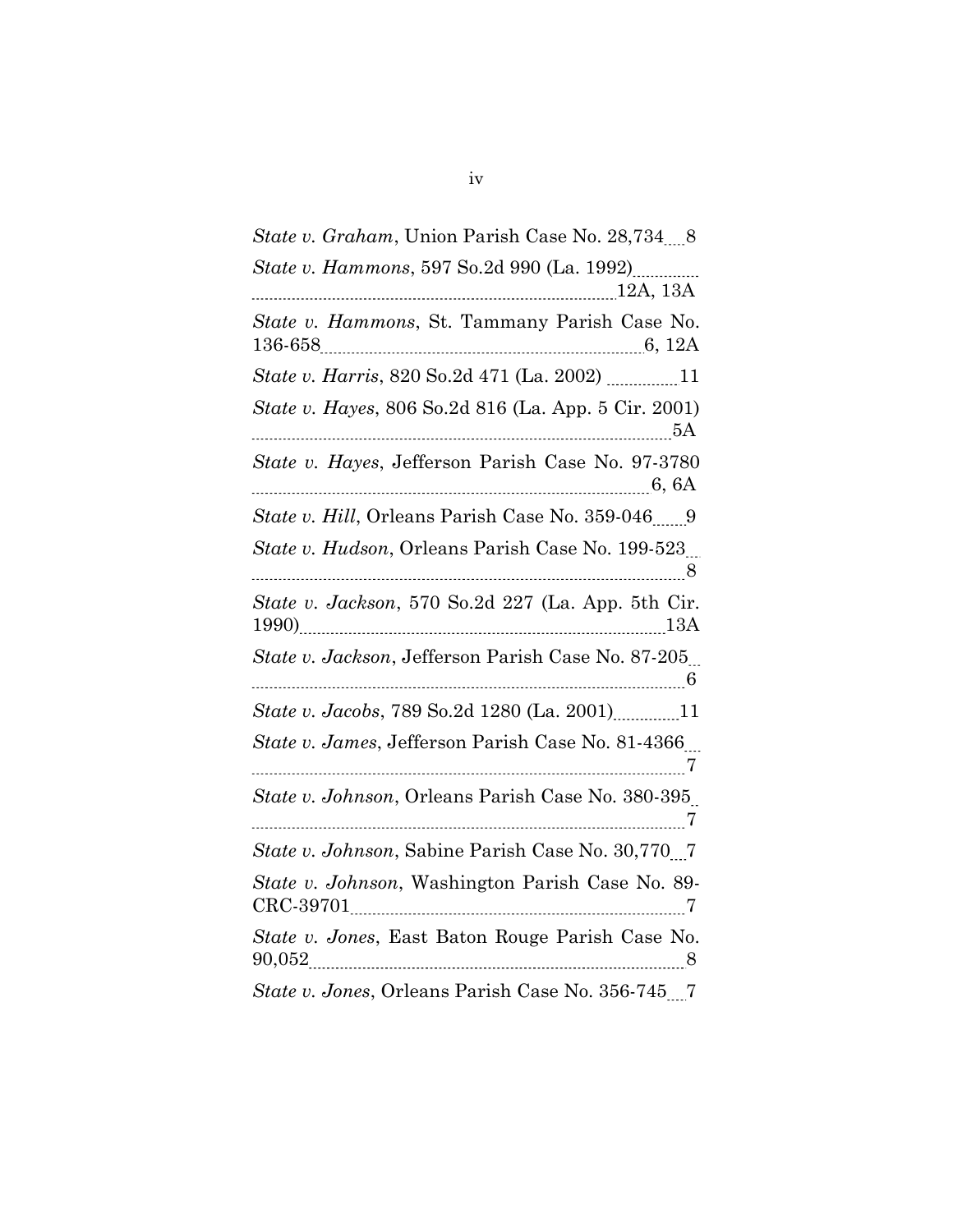| State v. Jones, Orleans Parish Case No. 356-745,          |
|-----------------------------------------------------------|
| State v. Jones, Orleans Parish Case No. 357-917 9         |
| State v. Keko, Plaquemines Parish Case No. 92-3292        |
| <i>State v. Knapper, Orleans Parish Case No. 270-437</i>  |
| State v. Kyles, Orleans Parish Case No. 303-970 8         |
| <i>State v. Labran, Orleans Parish Case No. 388-287</i>   |
| <i>State v. Lazzell</i> , Iberia Parish Case No. 46779 9  |
|                                                           |
| State v. Matthews, Jefferson Parish Case No. 97-          |
| State v. Meyers, 638 So.2d 1378 (La. App. 5 Cir.          |
| <i>State v. Meyers, Jefferson Parish Case No. 92-4541</i> |
| State v. Morgan, Orleans Parish Case No. 367-809          |
|                                                           |
| State v. Neal, 796 So.2d 649 (La. 2001) 11                |
| State v. Ramirez-Power, St. Tammany Parish Case           |
| State v. Ruano, Orleans Parish Case No. 500-456 9         |
|                                                           |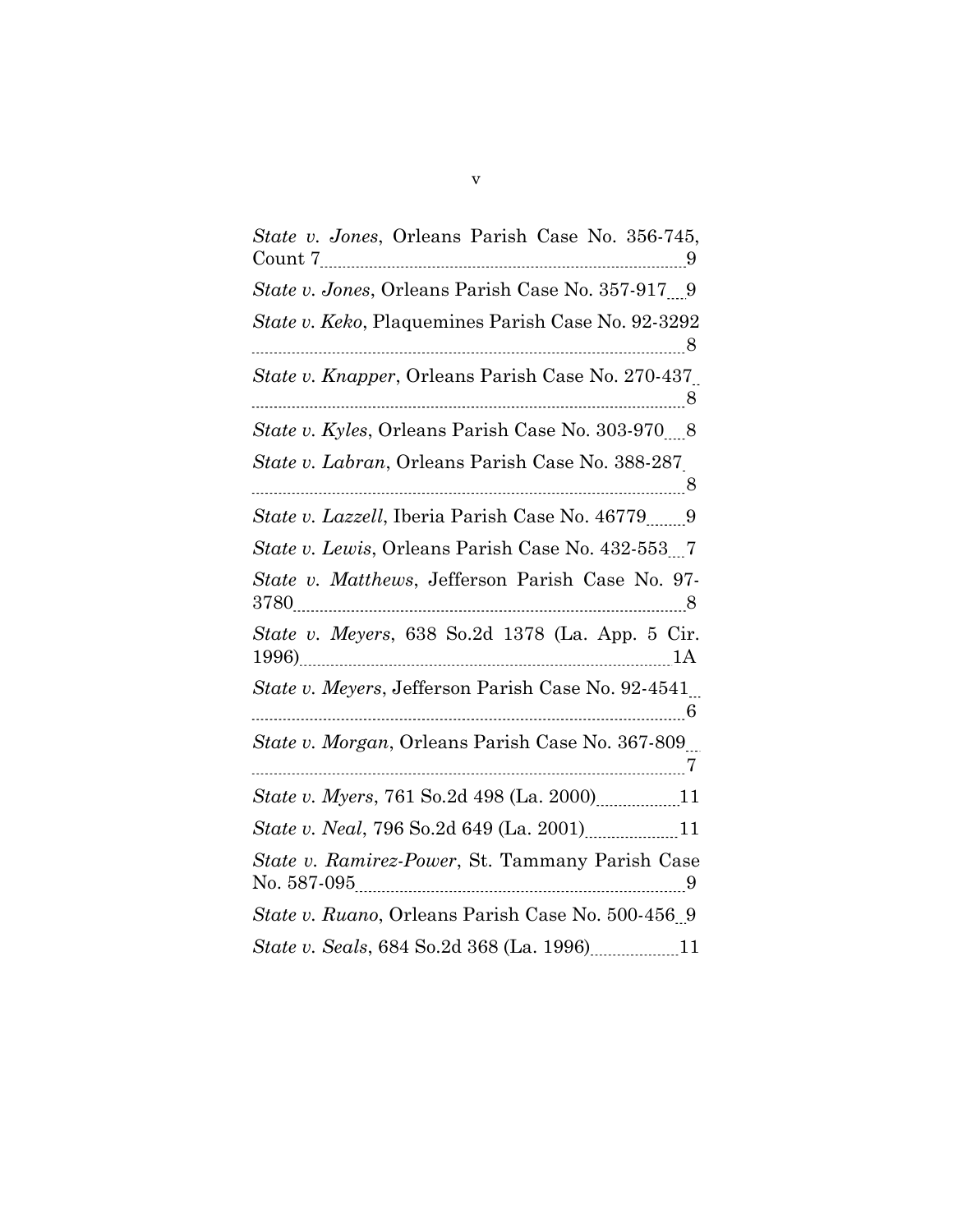| State v. Shannon, 101 So.3d 67 (La. App. 4th Cir.<br>$2012)$ $14A$ |
|--------------------------------------------------------------------|
| State v. Shannon, Orleans Parish Case No. 478-693                  |
| State v. Stewart, Orleans Parish Case No. 464-435                  |
|                                                                    |
| State v. Thibodeaux, Jefferson Parish Case No. 96-                 |
| State v. Thompson, Orleans Parish Case No. 305-826                 |
| State v. Thompson, Orleans Parish Case No. 306-526                 |
| State v. Triplett, Orleans Parish Case No. 400-740                 |
| State v. Truvia, Orleans Parish Case No. 252-514.7                 |
| State v. Washington, 375 So. 2d 1162 (La. 1979) 11                 |
| State v. Williams, 458 So.2d 1315 (La. App. 1st Cir.               |
| State v. Williams, East Baton Rouge Case No. 01-83-                |
| State v. Williams, Jackson Parish Case No. 20,387                  |
| State v. Williams, Jefferson Parish Case No. 96-2599               |
| State v. Williams, Orleans Parish Case No. 199-523                 |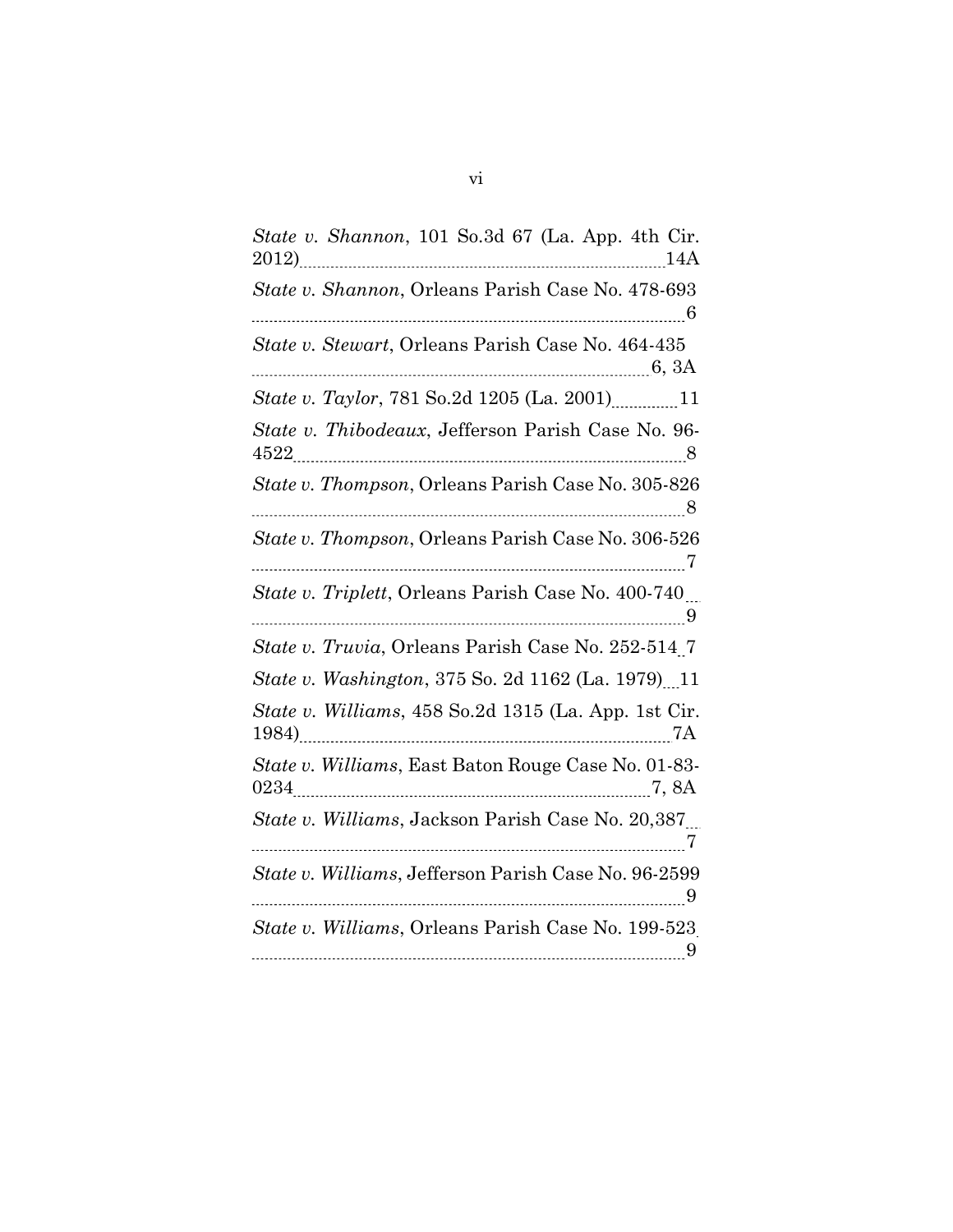| <i>State v. Williams, Orleans Parish Case No. 259-071</i> |                |
|-----------------------------------------------------------|----------------|
|                                                           | 8 <sup>8</sup> |
| <i>State v. Willis, Caddo Parish Case No.</i> 118,517 9   |                |
| Swain v. Alabama, 380 U.S. 202 (1965)                     | 11             |

# **STATUTES**

.

| La. R.S. § 15:169                |    |
|----------------------------------|----|
| La. R.S. § 15:572.8              |    |
| La. Reg. Sess. 2018, Act No. 335 | 13 |

# OTHER AUTHORITIES

Thomas Aiello, Jim Crow's Last Stand (2d ed. 2019) 9 Paul G. Cassell, Overstating America's Wrongful Conviction Rate? Reassessing the Conventional Wisdom About the Prevalence of Wrongful Convictions, 60 Ariz. L. Rev. 815 (2018)...................16 Thomas Frampton, The Jim Crow Jury, 71 Vand. L. Rev. 1593 (2018) 9 Helen Freund, For man convicted by 'shameful' prosecution in '79 murder, freedom at last, Times-Picayune, May 13, 2014, https://www.nola.com/ news/crime\_police/article\_3472af5a-d5c6-5951- 9840-3771f599c496.html \_\_\_\_\_\_\_\_\_\_\_\_\_\_\_\_\_\_\_\_\_\_\_\_\_\_\_\_\_\_\_\_\_\_5A Samuel R. Gross & Michael Shaffer, Exonerations in the United States: 1989-2012, National Registry of Exonerations,  $(June \t2012)$ , http://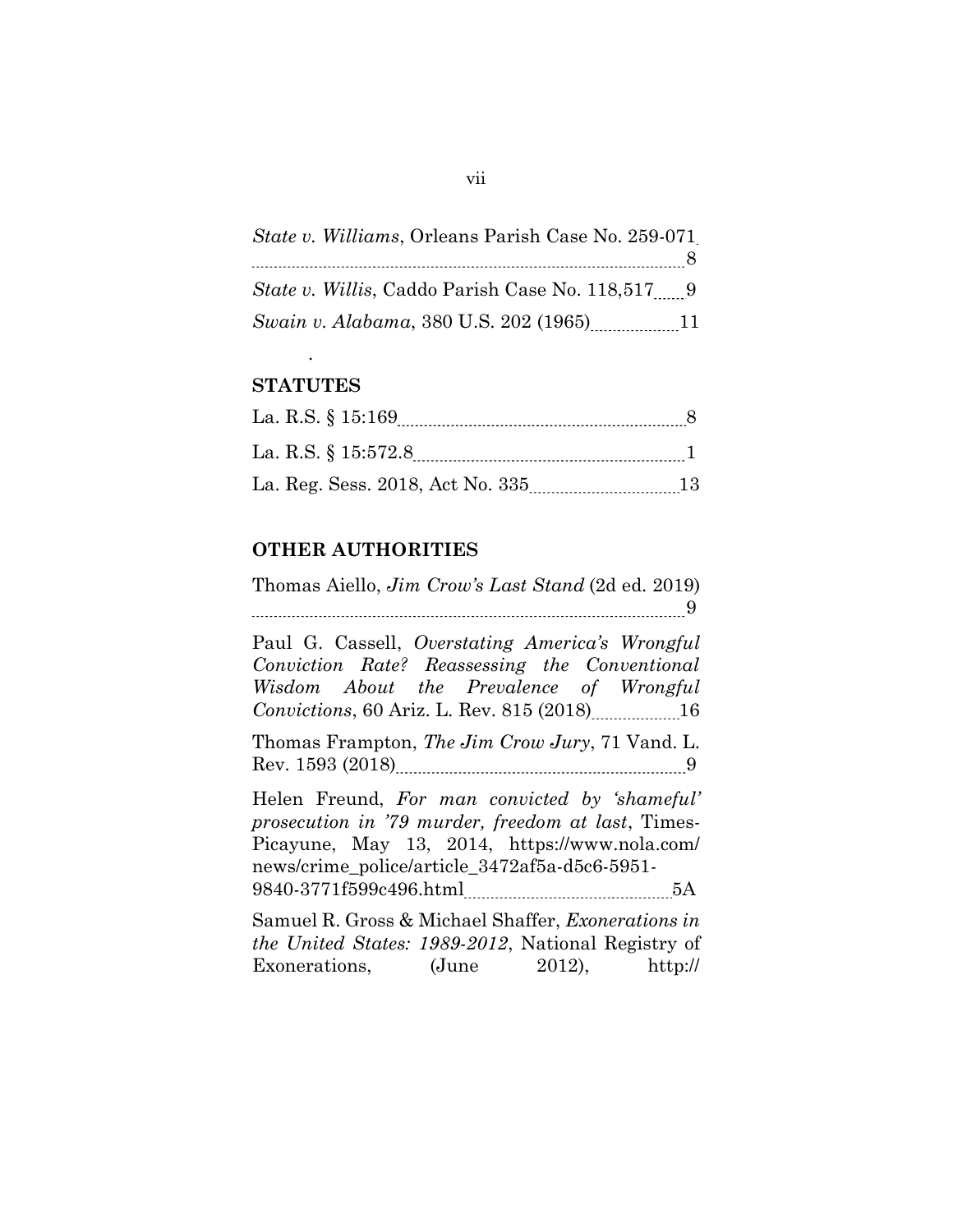www.law.umich.edu/special/exoneration/Document s/exonerations us 1989 2012 full report.pdf 8

Samuel R. Gross et al., Rate of False Conviction of Criminal Defendants Who Are Sentenced to Death, 111 Proceeding of the National Academy of Sciences 7230 (2014) 16

Michelle Hunter, Royal Clark Jr. Freed After 2003 Wrongful Conviction in Terrytown Armed Robbery, Times-Picayune, June 27, 2019, https:// www.nola.com/news/crime\_police/article\_f3ff092a-9b73-5a7e-b1e3-fdc2660f7c53.html 9A

Charles E. Loeffler, Jordan Hyatt, & Greg Ridgeway, Measuring Self‑Reported Wrongful Convictions Among Prisoners, 35 J. Quantitative Criminology 259 (2019) 16

National Registry of Exonerations, http://www.law.umich.edu/special/exoneration/Page  $s$ /about.aspx $m$ 

Paul Purpura, After Nearly 10 Years Behind Bars, a Harvey Man's Murder Conviction is Thrown Out and he Gets to Go Home, Times Picayune, Dec. 21, 2006 at A1 6A

Paul Purpura, Murder Charges Dropped Against Three Men in 1992 Marrero Killing, Times Picayune, Sep. 24, 2010, https://www.nola.com/news/ crime\_police/article\_b394f088-d9a9-5fbe-885e-4d7ecef31ca2.html 2A

Michael Risinger, Innocents Convicted: An Empirically Justified Factual Wrongful Conviction Rate, 97 J. Crim. L. & Criminology 761 (2007) 16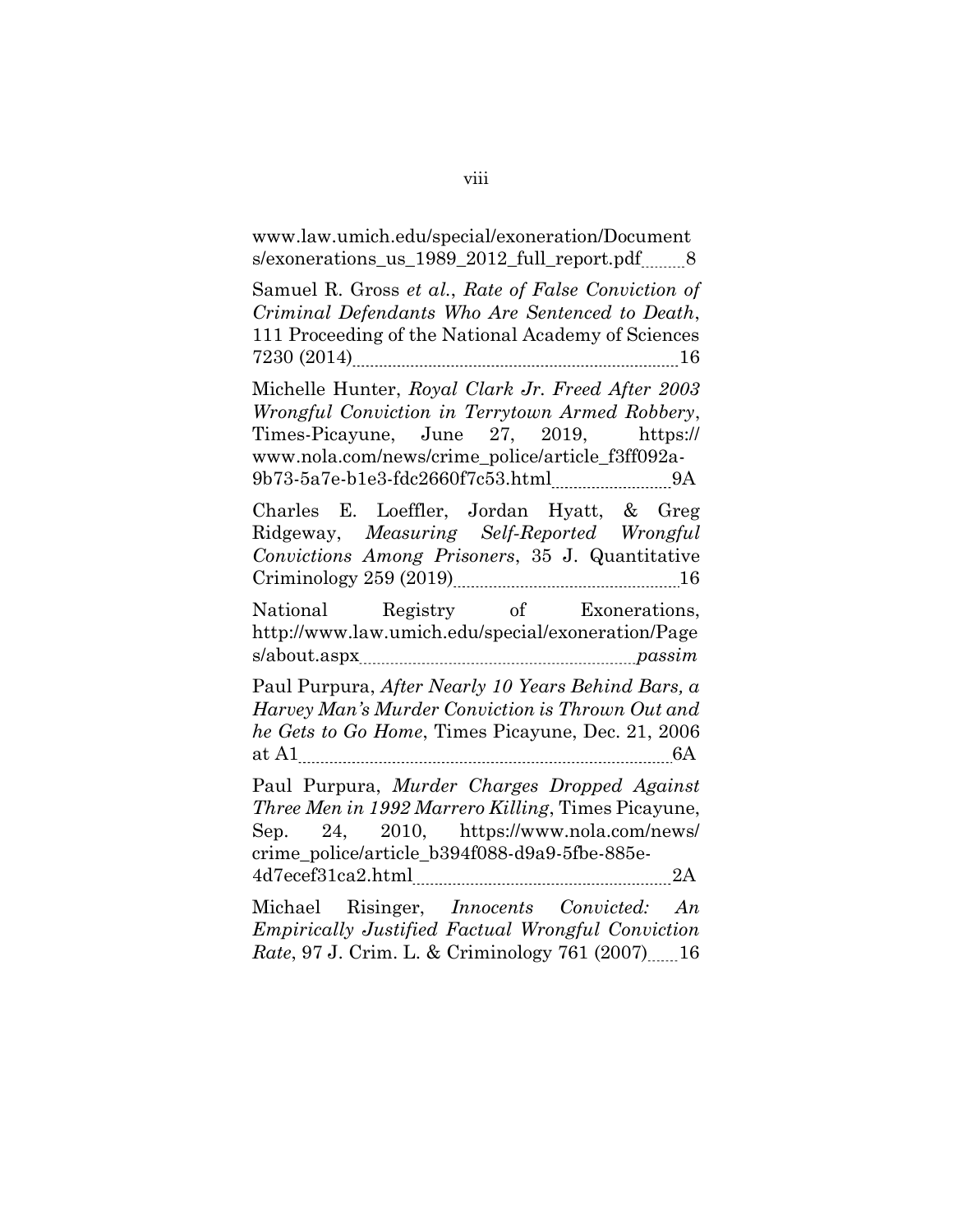Matt Sledge, After Decade in Prison, New Orleans Woman Who Shot Husband Goes Free as Killing is Deemed Justified, Times-Picayune, Mar. 1, 2019, https://www.nola.com/news/courts/article\_3806a6c1 -0613-576b-8110-97982547924c.html 9A

The First 1600 Exonerations, National Registry of Exonerations, 14 (2015), http://www.law.umich.edu/ special/exoneration/Documents/1600\_Exonerations. pdf 6

Kim Taylor Thomas, Empty Votes in Jury Deliberations, 113 Harv. L. Rev. 1261 (2000) 13

Krissah Thompson, From a Slave House to a Prison Cell: The History of Angola Plantation, Washington Post, Sept. 21, 2016, https:// www.washingtonpost.com/entertainment/museums/ from-a-slave-house-to-a-prison-cell-the-history-ofangola-plantation/ 2016/09/21/ 7712eeac-63ee-11e6- 96c0-37533479f3f5\_story.html 18

Henry Weinstein, Inmate Freed 2 Years After Codefendant, Los Angeles Times, Dec. 21, 2006 at A20 6A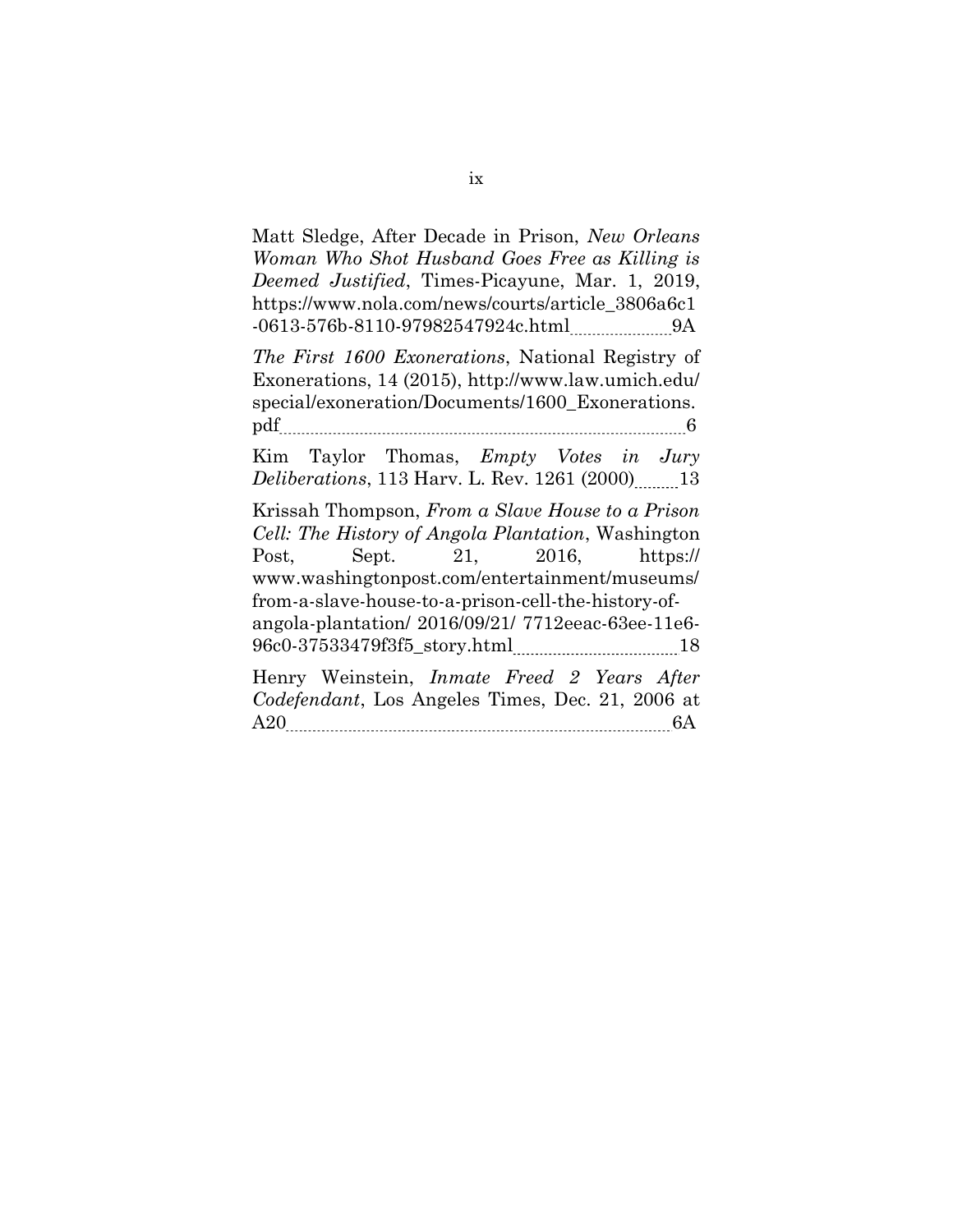#### INTEREST OF AMICUS CURIAE<sup>1</sup>

Amicus, Innocence Project New Orleans (IPNO), is a non-profit law office that provides free legal representation to prisoners with provable claims of actual innocence in Louisiana and Mississippi. IPNO represents prisoners in cases where DNA testing could provide conclusive proof of their innocence, or where innocence may be proven with other evidence. Since IPNO was founded in 2001, its work has led to the exoneration or release of 36 innocent prisoners who, combined, spent over 873 years wrongly incarcerated for crimes that they did not commit.

Amicus has represented the wrongly convicted prisoner in the majority (34) of the 62 known exonerations in Louisiana.2 Furthermore, Amicus represented most of those prisoners who were exonerated after being convicted by a nonunanimous jury.

In addition to working to exonerate and free the innocent, Amicus uses the lessons from these cases to advocate for changes in laws and policies that contribute to wrongful convictions. Amicus has

<sup>&</sup>lt;sup>1</sup> No counsel for a party authored this brief in whole or in part, and no other person or entity other than Amicus Curiae has made a monetary contribution to the preparation or submission of this brief. Both Petitioner and Respondent have consented to the filing of this brief.

<sup>2</sup> In 25 cases, IPNO was counsel on the collateral challenge to the conviction that resulted in exoneration. In a further nine cases, IPNO represented the exonerated person in petitioning for compensation from the Louisiana Innocence Compensation Funds. See La. R.S. § 15:572.8.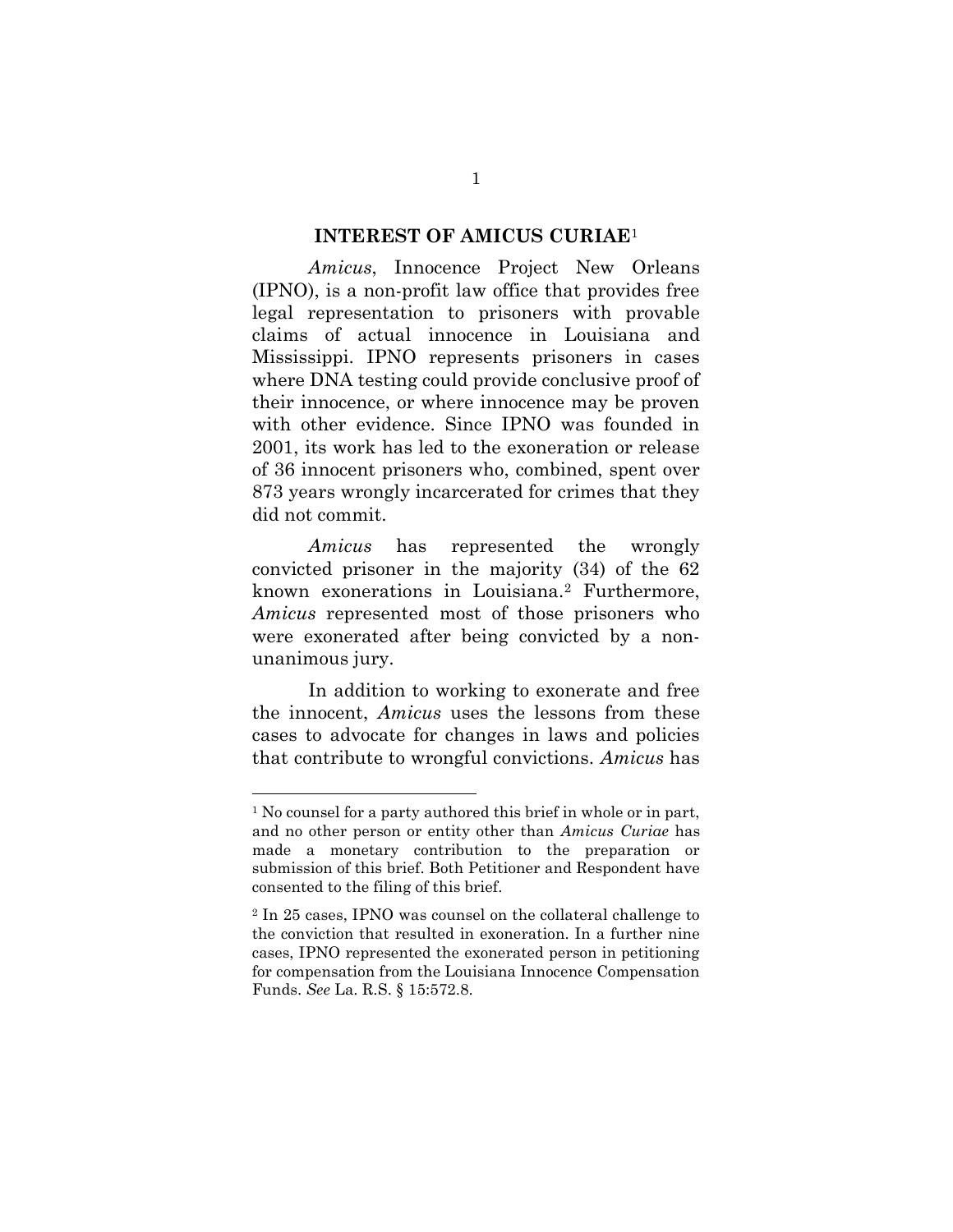a direct interest in redressing the injustices caused by non-unanimous jury verdicts of guilt in Louisiana, which created a high risk of wrongful convictions. Amicus's experience suggests that unanimous juries provide an important safeguard against convicting innocent men and women. Therefore, in the interests ensuring that no one remains wrongly convicted by a non-unanimous jury in this country, IPNO respectfully files this Amicus Curiae brief in support of the Petitioner, Thedrick Edwards.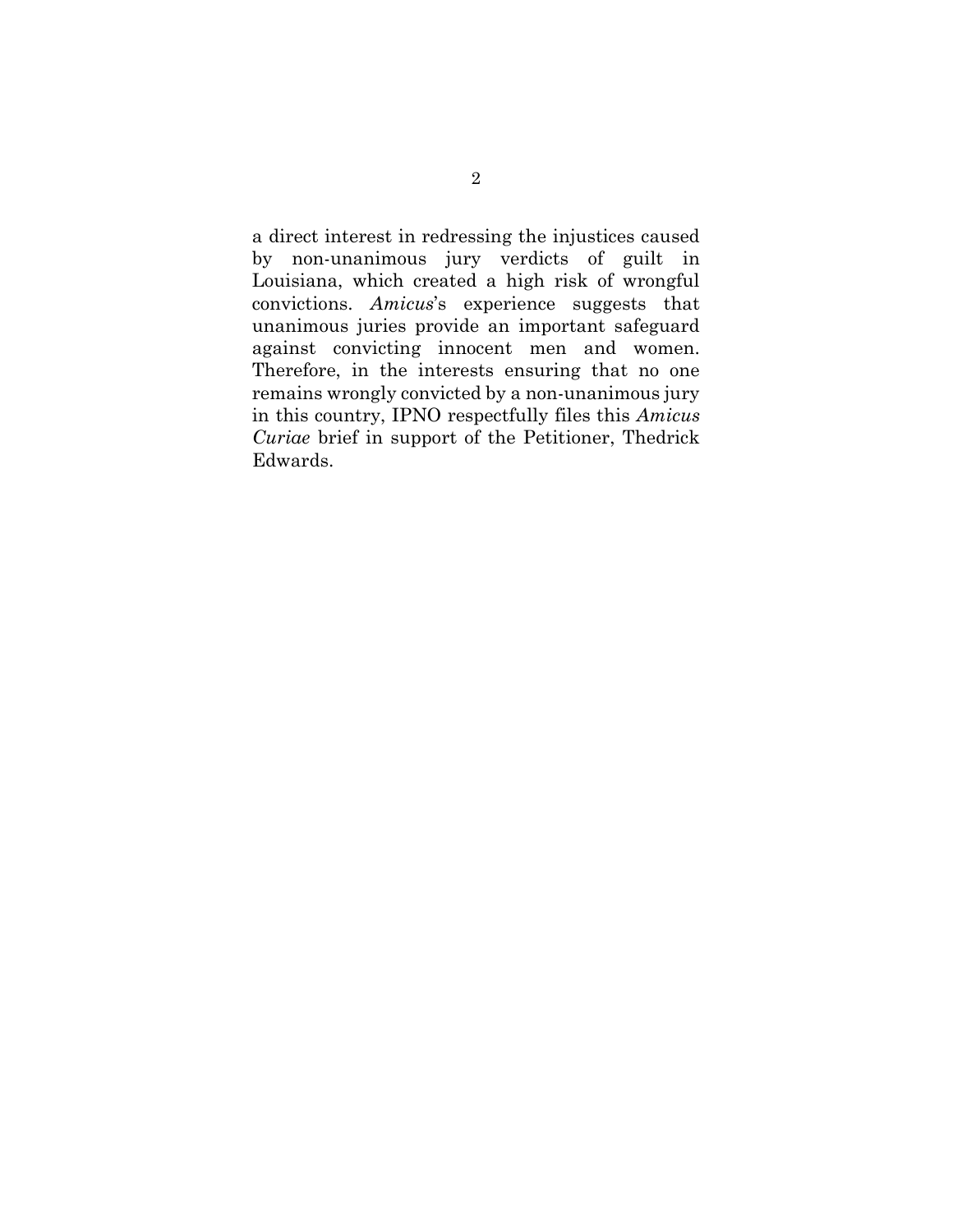#### SUMMARY OF ARGUMENT

The non-unanimous verdict rule has repeatedly produced verdicts that are not accurate. These inaccurate verdicts disproportionately ignored Black jurors' accurate votes and largely convicted innocent Black defendants. Many innocent people are currently in prison based on these inaccurate verdicts.

Of the 62 known cases where a wrongly convicted innocent person was later exonerated in the state of Louisiana, 33 were tried in a way that permitted the defendant to be convicted by a nonunanimous jury. Of these 33 cases, at least 15 defendants were convicted by non-unanimous jury. These 15 innocent people spent a combined 237 years and nine months in Louisiana's prisons.

In Ramos v. Louisiana, this Court acknowledged that "non-unanimous juries can silence the voices and negate the votes of black jurors, especially in cases with black defendants . . ." 140 S. Ct. 1390, 1418 (2020) (Kavanaugh, J., concurring). These jury verdicts, poisoned by the underlying law's racist origins, id. at 1417, have created an unacceptable risk of convicting innocent Louisianans. Those wrongly convicted in Louisiana have overwhelmingly been young, Black men, including most of those convicted by non-unanimous juries. In this brief, Amicus offers new research as to the demographics of the juries that convicted them showing that Black jurors' opinions and votes were disproportionately ignored in the deliberations and erroneous verdicts. Amicus also estimates—based on its recent analysis of academic studies, statistics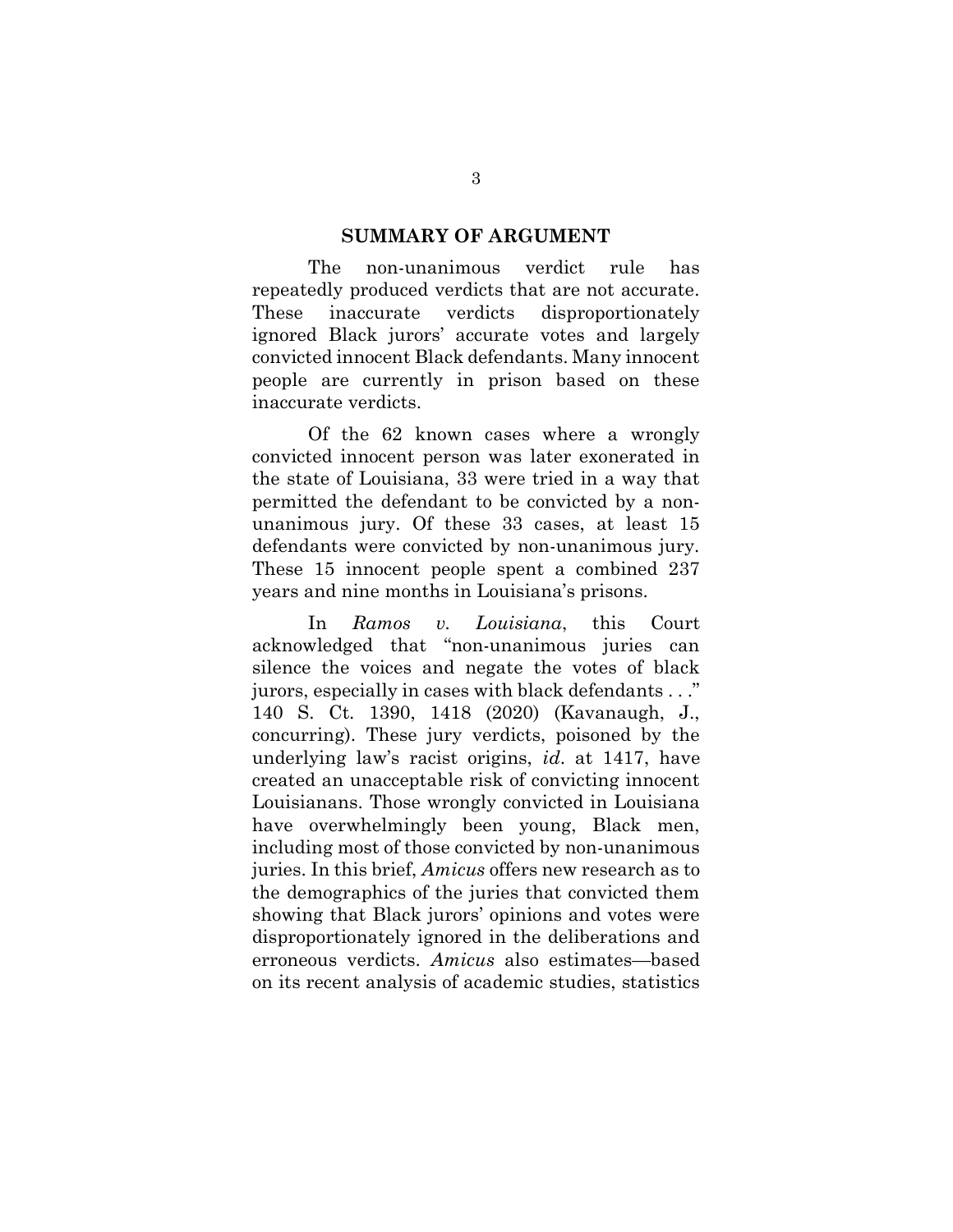about the incarcerated population in Louisiana, and thousands of applications for IPNO's help—that there are currently at least one hundred innocent people in prison in Louisiana that were convicted based on non-unanimous verdicts and, like the innocent people already released from wrongful incarceration, that the vast majority of these people are Black.

These conclusions are unsurprising. Louisiana created the non-unanimous verdict rule in the interests of white supremacy, not accurate trial verdicts. One hundred and forty years after its passage, many of the still-living victims of this rule perform hard labor on a penal farm that used to be a slave plantation. The State of Louisiana will no doubt ask this Court to avoid imposing on it the cost of vacating non-unanimous jury verdicts like that of Petitioner Thedrick Edwards. But justice for innocent people convicted by a racist law far outweighs the cost to the State of unconstitutional convictions being vacated.

### ARGUMENT

## I. Exonerations in Louisiana

-

Amicus is familiar with the 62 cases<sup>3</sup> prosecuted in state courts in Louisiana that resulted

<sup>3</sup> The National Registry of Exonerations (NRE) has 60 entries for exonerations in Louisiana state courts. See List of Exonerations, National Registry of Exonerations, http://www.law.umich.edu/special/exoneration/Pages/browse.a spx (last visited July 16, 2020). This includes a single entry for an exonerated man, Robert Jones, who was wrongly convicted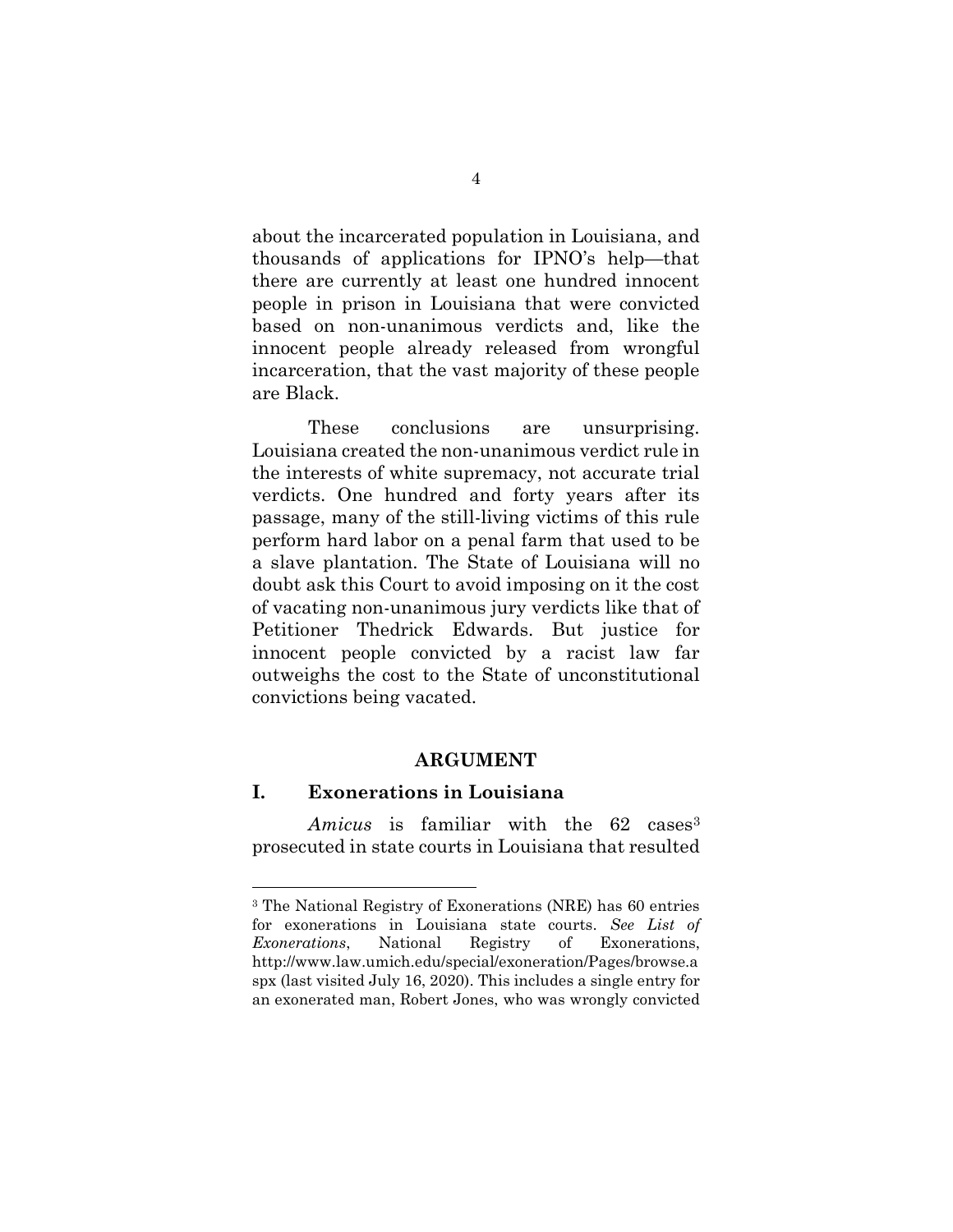in an exoneration recorded by the National Registry of Exonerations (hereinafter NRE), which tracks exonerations that have occurred since 1989.<sup>4</sup>

<sup>4</sup> The NRE defines an exoneration as:

-

A person has been exonerated if he or she was convicted of a crime and later was either: (1) declared to be factually innocent by a government official or agency with the authority to make that declaration; or (2) relieved of all the consequences of the criminal conviction by a government official or body with the authority to take that action. The official action may be: (i) a complete pardon by a governor or other competent authority, whether or not the pardon is designated as based on innocence; (ii) an acquittal of all charges factually related to the crime for which the person was originally convicted; or (iii) a dismissal of all charges related to the crime for which the person was originally convicted, by a court or by a prosecutor with the authority to enter that dismissal. The pardon, acquittal, or dismissal must have been the result, at least in part, of evidence of innocence that either (i) was not presented at the trial at which the person was convicted; or (ii) if the person pled guilty, was not known to the defendant, the defense attorney and the court at the time the plea was entered. The evidence of innocence need not be

by three distinct judgments of three distinct crimes. As a result, the NRE accounts for 62 exoneration cases. As noted above, IPNO represented the prisoner in a collateral challenge to the conviction and/or compensation proceedings in 34 of these cases. IPNO is familiar with the remaining 28 cases because it collects and updates information from court records on Louisiana exoneration cases in order to maintain a central repository for information on exonerations in Louisiana.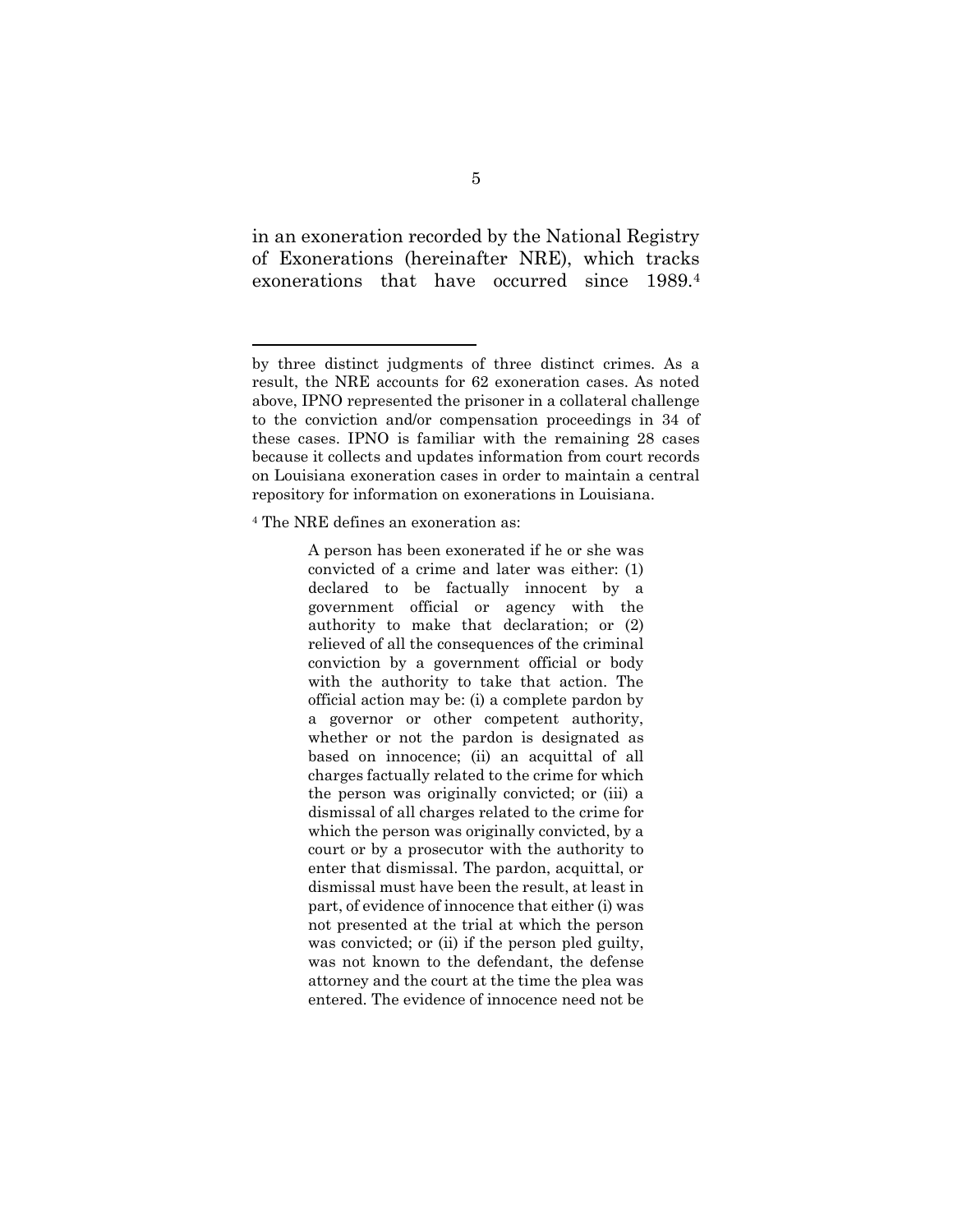According to a NRE report in 2015, Louisiana is second only to Illinois in its per capita rate of exonerations.5 33 of these Louisiana exonerations were cases in which the jury was permitted to convict by a non-unanimous vote and at least 15 people were convicted by non-unanimous verdicts.<sup>6</sup>

-

<sup>5</sup> See The First 1600 Exonerations, National Registry of Exonerations, 14 (2015), http://www.law.umich.edu/ special/exoneration/Documents/1600\_Exonerations.pdf

 $6$  The 15 known non-unanimous cases are: 1) State v. Reginald Adams, Orleans Parish Case No. 278-951; 2) State v. Gene Bibbins, East Baton Rouge Parish Case No. 2-87-979; 3) State v. Gerald Burge, St. Tammany Parish Case No. 147,175; 4) State v. Royal Clark, Jefferson Parish Case No. 02-0895; 5) State v. Catina Curley, Orleans Parish Case No. 461-907; 6) State v. Glenn Davis, Jefferson Parish Case No. 92-4541; 7) State v. Larry Delmore, Jefferson Parish Case No. 92-4541; 8) State v. Douglas Dilosa, Jefferson Parish Case No. 87-105; 9) State v. Robert Hammons, St. Tammany Parish Case No. 136- 658; 10) State v. Travis Hayes, Jefferson Parish Case No. 97- 3780; 11) State v. Willie Jackson, Jefferson Parish Case No. 87- 205; 12) State v. Terrence Meyers, Jefferson Parish Case No. 92- 4541; 13) State v. Michael Shannon, Orleans Parish Case No. 478-693; 14) State v. Kia Stewart, Orleans Parish Case No. 464-

an explicit basis for the official action that exonerated the person.

Glossary, National Registry of Exonerations, http://www.law.umich.edu/special/exoneration/Pages/glossary. aspx (last visited July 16, 2020). The NRE does not track the cases of innocent people that enter guilty or no contest pleas to resolve their cases and be immediately released from prison. IPNO has represented seven innocent people who have been "freed" but not technically exonerated. And, freed or exonerated people are only a subset of innocent people who are convicted.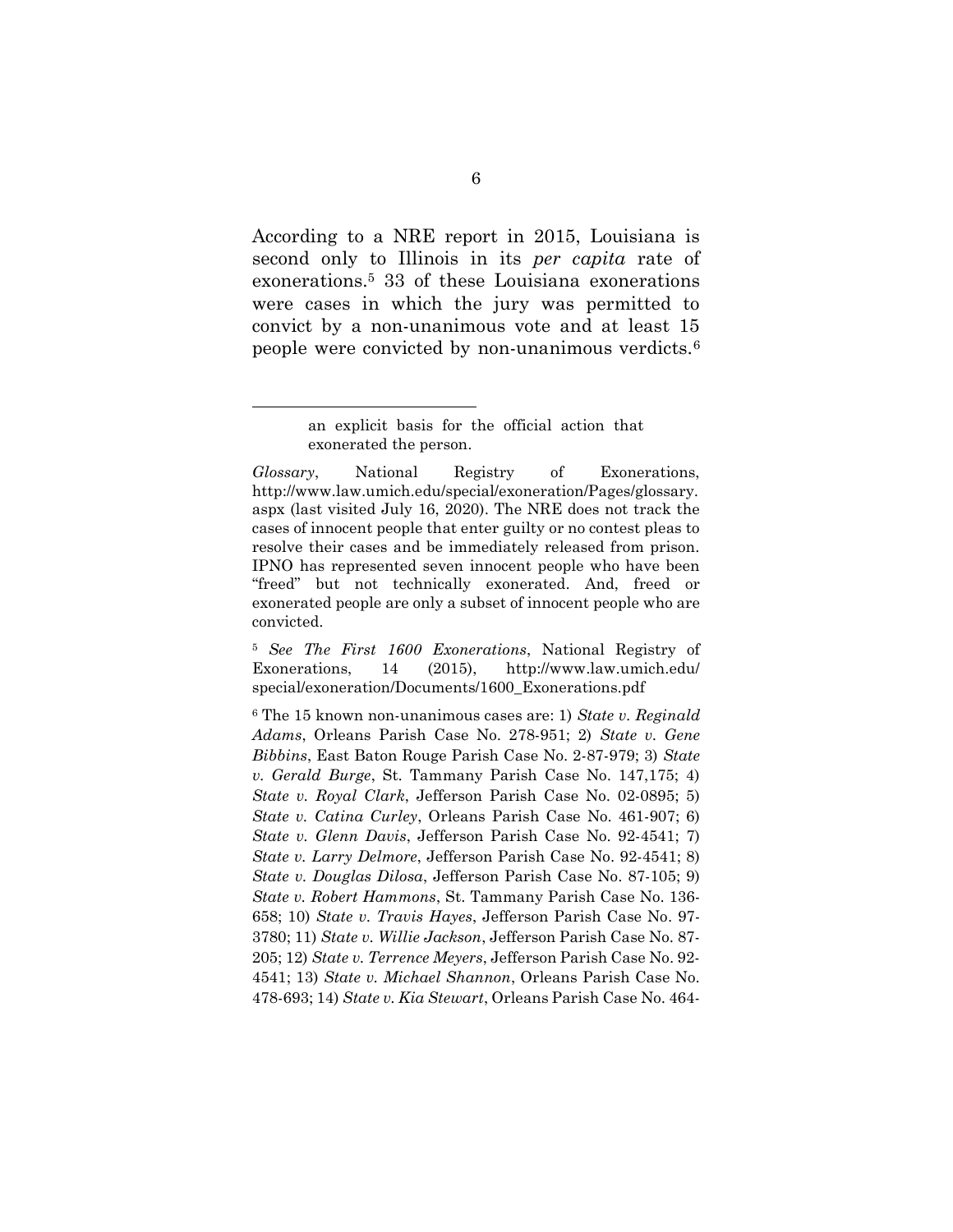This represents almost a quarter of all Louisiana exoneration cases and almost half of the cases in which this outcome was possible.<sup>7</sup> These 15 people spent a combined 237 years in prison.

-

<sup>7</sup> This represents only the number of cases where Amicus has been able to confirm that the jury verdict was non-unanimous. There are likely several more in this group that counsel cannot confirm. Complete information is not available in all of the 33 exonerations where the conviction could have been by nonunanimous verdicts. In some cases, the record is ambiguous. For example, in State v. Nathan Brown, Jefferson Parish Case No. 97-5794, the judge collected written polling slips and declared the verdict "legal" but then did not make the polling

<sup>435; 15)</sup> State v. Archie Williams, East Baton Rouge Case No. 01-83-0234.

The remaining 18 remaining case that could have been nonunanimous are: 1) State v. Malcolm Alexander, Jefferson Parish Case No. 80-1260; 2) State v. Cheryl Beridon, Terrebonne Parish Case No. 78,042; 3) State v. Gregory Bright, Orleans Parish Case No. 252-514; 4) State v. Dennis Brown, St. Tammany Parish Case No. 128-634; 5) State v. Nathan Brown, Jefferson Parish Case No. 97-5794; 6) State v. Vernon Chapman, St. Tammany Parish Case No. 71,385; 7) State v. Clyde Charles, Terrebonne Parish Case No. 106,980; 8) State v. Anthony Daye, Iberia Parish Case No. 11-102; 9) State v. Henry James, Jefferson Parish Case No. 81-4366; 10) State v. Anthony Johnson, Washington Parish Case No. 89-CRC-39701; 11) State v. Craig Johnson, Orleans Parish Case No. 380-395; 12) State v. Rickey Johnson, Sabine Parish Case No. 30,770; 13) State v. Robert Jones, Orleans Parish Case No. 356-745; 14) State v. Ryan Lewis, Orleans Parish Case No. 432-553; 15) State v. Jerome Morgan, Orleans Parish Case No. 367-809; 16) State v. John Thompson, Orleans Parish Case No. 306-526; 17) State v. Earl Truvia, Orleans Parish Case No. 252-514; 18) State v. Michael Anthony Williams, Jackson Parish Case No. 20,387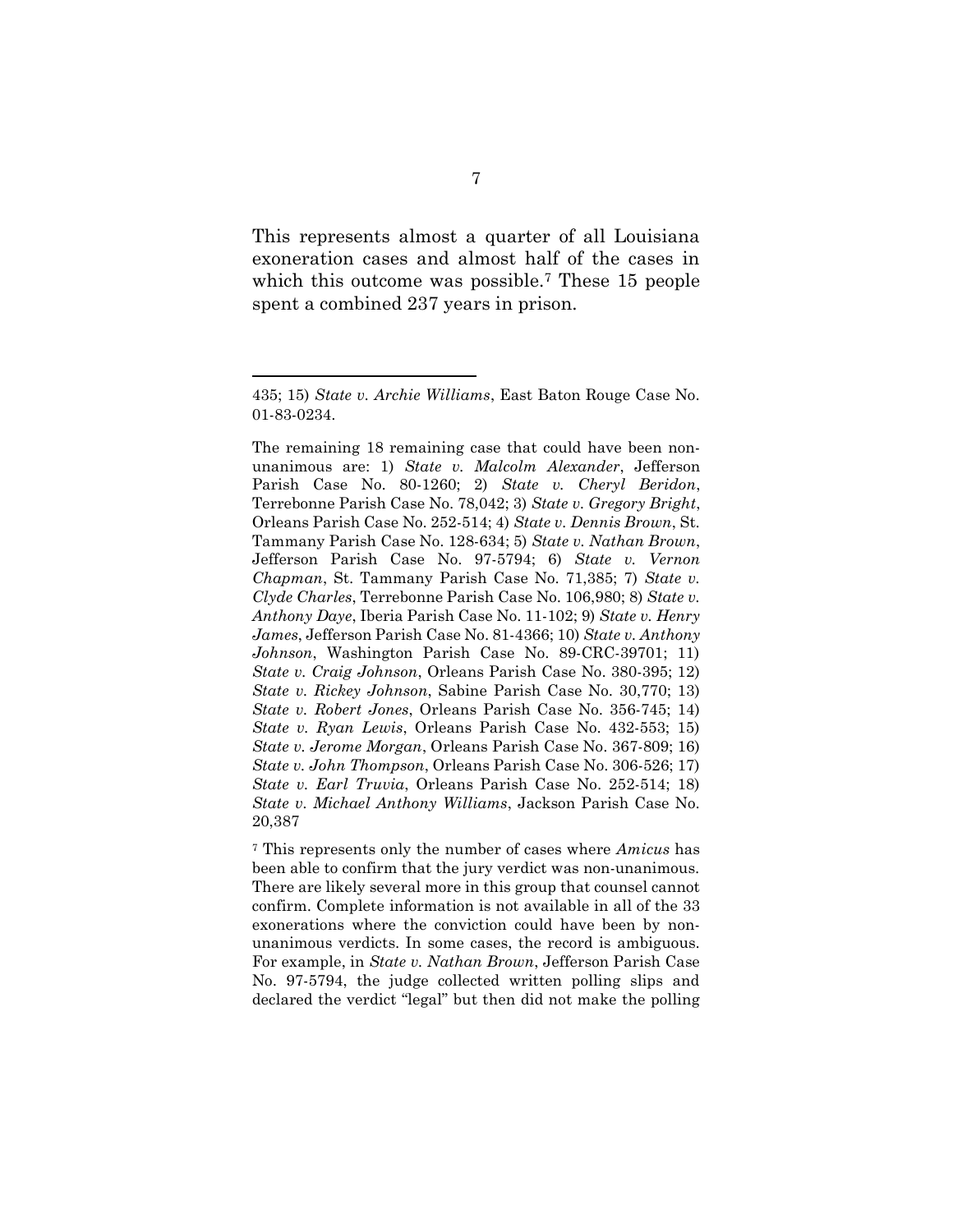Of the remaining 29 cases, 17 were tried as capital (first degree murder or capital rape), $8$  so a non-unanimous verdict was not permitted.<sup>9</sup> State v. Goodley, 398 So.2d 1068, 1071 (La. 1981). The other

-

<sup>9</sup> The 17 verdicts in cases tried as first-degree murders or capital rapes were in the following cases: 1) State v. Dan Bright, Orleans Parish Case No. 375-994; 2) State v. Albert Burrell, Union Parish Case No. 28,734; 3) State v. Shareef Cousin, Orleans Parish Case No. 376-479; 4) State v. Rodricus Crawford, Caddo Parish Case No. 304-048; 5) State v. Glenn Ford, Caddo Parish Case No. 126,005; 6) State v. Roland Gibson, Orleans Parish Case No. 203-904; 7) State v. Michael Graham, Union Parish Case No. 28,734; 8) State v. Larry Hudson, Orleans Parish Case No. 199-523; 9) State v. Wilbert Jones, East Baton Rouge Parish Case No. 90,052; 10) State v. Anthony Keko, Plaquemines Parish Case No. 92-3292; 11) State v. Isaac Knapper, Orleans Parish Case No. 270-437; 12) State v. Curtis Kyles, Orleans Parish Case No. 303-970; 13) State v. Dwight Labran, Orleans Parish Case No. 388-287; 14) State v. Ryan Matthews, Jefferson Parish Case No. 97-3780; 15) State v. Damon Thibodeaux, Jefferson Parish Case No. 96-4522; 16) State v. John Thompson, Orleans Parish Case No. 305-826; 17) State v. Calvin Williams, Orleans Parish Case No. 259-071.

slips part of the record or otherwise record the specific vote count.

<sup>8</sup> A disproportionate number of Louisiana exonerations are in cases that were tried as first-degree murders because postconviction counsel is provided to individuals who are sentenced to death. La. R.S. § 15:169. In every exoneration case, the defendant has required the assistance of post-conviction counsel to obtain relief. Therefore, people sentenced to death are disproportionately likely to be exonerated, even though they cannot be convicted by non-unanimous verdict. See Samuel R. Gross & Michael Shaffer, Exonerations in the United States: 1989-2012, National Registry of Exonerations, 16 n. 26 (June 2012), http://www.law.umich.edu/special/ exoneration/ Documents/exonerations\_us\_1989\_2012\_full\_report.pdf.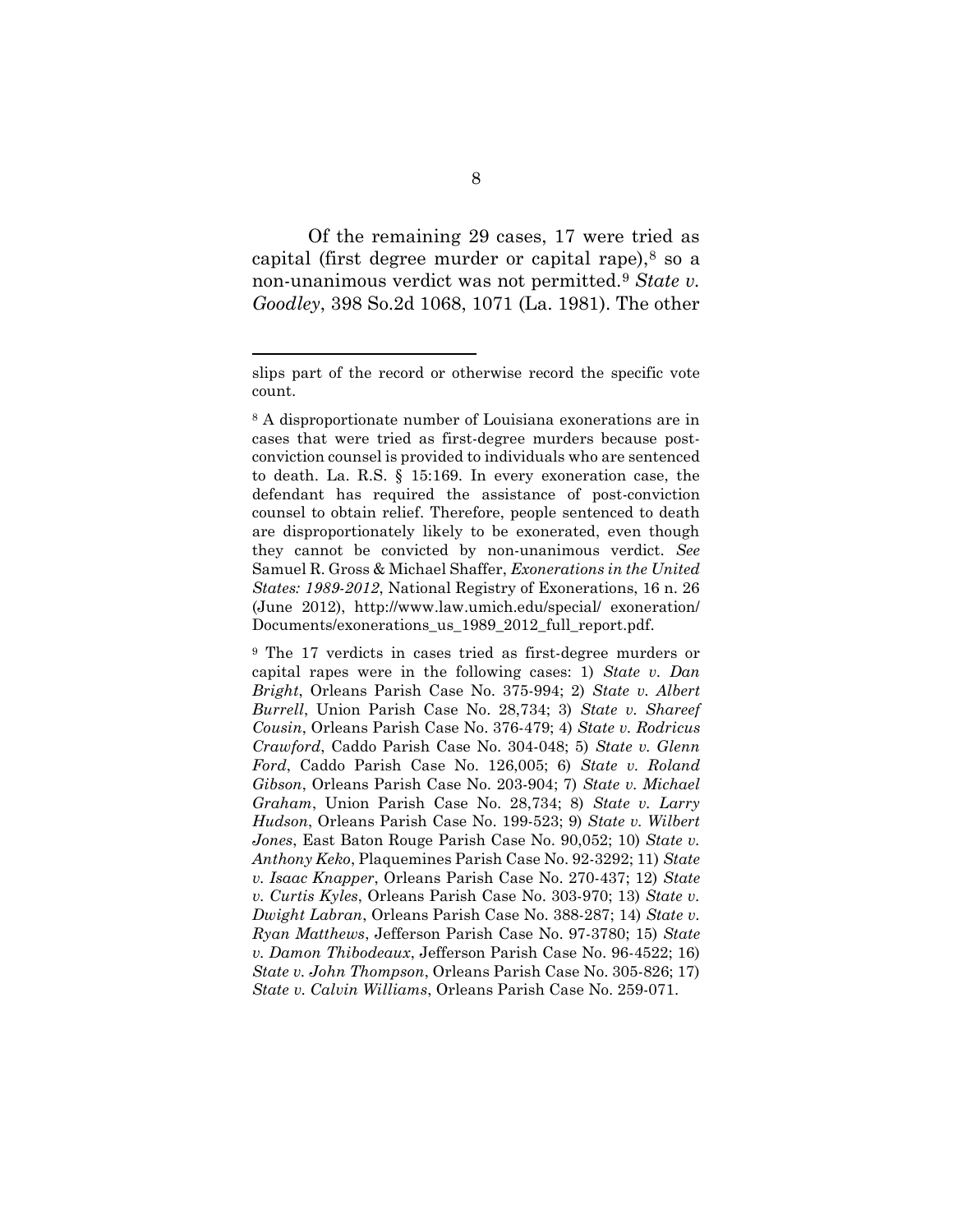12 were convicted by means other than a 12 person jury, so a non-unanimous verdict was not possible.<sup>10</sup>

# II. The Non-Unanimous Verdict Rule Has Remained True to Its Origins—It is Used to Wrongly Incarcerate Black People by Removing the Power of Black Jurors.

 Louisiana's non-unanimous verdict rule was created by Confederate veterans, Redeemers and White Leaguers whose purpose was "reimposing white southern rule and formulating the convict lease system."11 The facts show that, 140 years later, the non-unanimous verdict rule still works as its white supremacist creators intended. It has

<sup>10</sup> 1) State v. Allen Coco, Calcasieu Parish Case No. 14891-95 (bench trial); 2) State v. John Floyd, Orleans Parish Case No. 280-729 (bench trial); 3) State v. Darrin Hill, Orleans Parish Case No. 359-046 (adjudged not guilty by reason of insanity and involuntarily detained for 20 years); 4) State v. Robert Jones, Orleans Parish Case No. 357-917 (guilty plea); 5) State v. Robert Jones, Orleans Parish Case No. 356-745, Count 7 (guilty plea); 6) State v. David Lazzell, Iberia Parish Case No. 46779 (guilty plea); 7) State v. Hollie Ramirez-Power, St. Tammany Parish Case No. 587-095 (six person jury with unanimity requirement); 8) State v. Julio Ruano, Orleans Parish Case No. 500-456 (bench trial); 9) State v. Eddie Triplett, Orleans Parish Case No. 400-740 (six person jury with unanimity requirement); 10) State v. Hayes Williams, Orleans Parish Case No. 199-523 (guilty plea); 11) State v. Michael Williams, Jefferson Parish Case No. 96-2599 (bench trial); 12) State v. Calvin Willis, Caddo Parish Case No. 118,517 (bench trial).

<sup>11</sup> Thomas Aiello, Jim Crow's Last Stand 5, 10-14, 16-19 (2d ed. 2019); see also Thomas Frampton, The Jim Crow Jury, 71 Vand. L. Rev. 1593, 1615 (2018).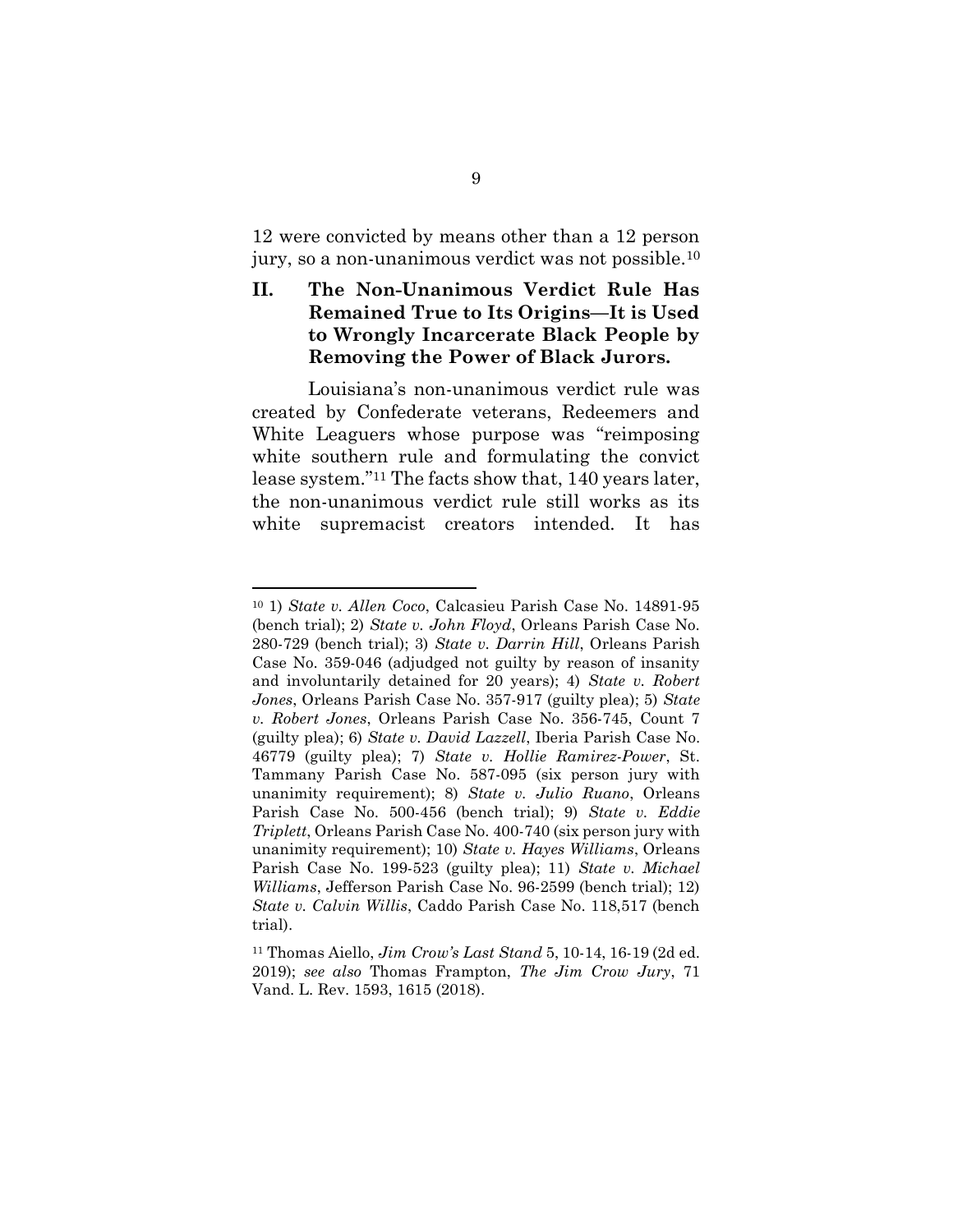continued to wrongly make Black people prisoners by removing the power of Black jurors.

The rule has stayed true to its original purpose despite the fact that, when the rule was perpetuated in 1974, its proponents managed to refrain from publically repeating the expressly racist justifications of the late Nineteenth Century. As the Chief Justice of the Louisiana Supreme Court recently stated, when the law was reauthorized, "the expected ease of convicting African Americans in Louisiana had come to simply be described as 'judicial efficiency.' . . . But despite 'race neutral' language justifying the law in 1974, it has continued to have a detrimental effect on African American citizens." State v. Gipson, No. 2019-KH-1815, 2020 La. LEXIS 1039, at \*4 (La. June 3, 2020) (Johnson, C.J., dissenting from denial of certiorari).

> A. The Innocent Men and Women Convicted By Non-Unanimous Juries Were Mostly Black and Faced Unreliable Evidence.

There are fifteen innocent people that are known to have been wrongly convicted by nonunanimous verdicts in Louisiana. Their names and ages at the time of wrongful arrest are as follows: Reginald Adams (26), Gene Bibbins (29), Gerald Burge (29), Royal Clark (24), Catina Curley (32), Douglas Dilosa (35), Glenn Davis (19), Larry Delmore (22), Robert Hammons (31), Terrence Meyers (21), Travis Hayes (17), Willie Jackson (17), Michael Shannon (41), Kia Stewart (17), Archie Williams (22). All but Ms. Curley are male. All but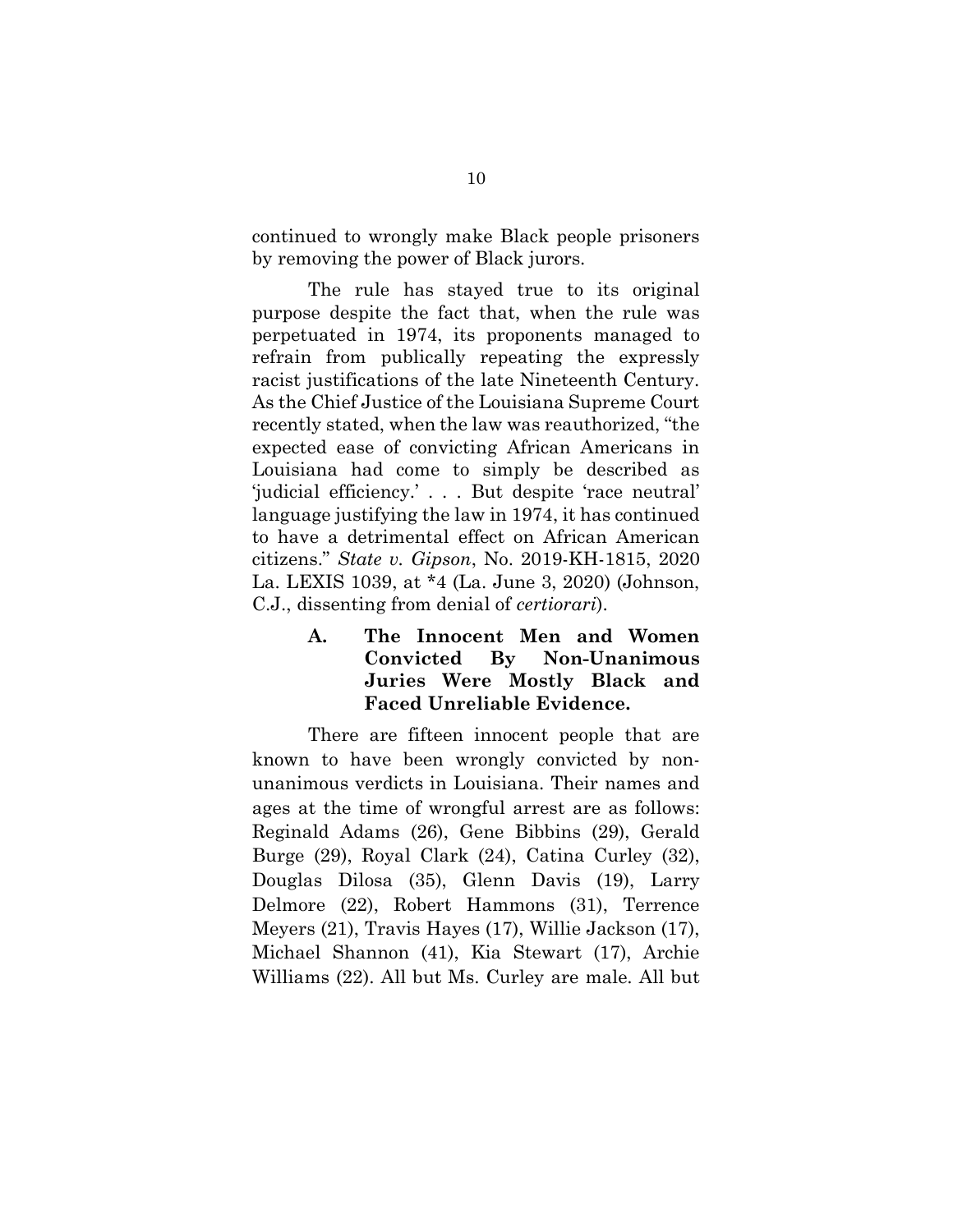Mr. Burge, Mr. Dilosa, and Mr. Hammons are Black. The nine people that were youngest when wrongly arrested, including all four that were teenagers, are Black.

All but three of these innocent men and women were sentenced to life in prison without the possibility of parole based on a non-unanimous jury verdict, with none of them receiving a sentence of less than forty years.

These fifteen people were convicted based on questionable evidence at cursory trials. Ten of the fifteen cases involved incorrect eyewitness identification. Nine of the people were tried at proceedings that lasted less than a day; several were convicted after startlingly brief jury deliberations. And, most were convicted in parishes where other kinds of racial discrimination regarding jury service are prevalent.<sup>12</sup>

<sup>12</sup> Seven of the fifteen known wrongful convictions by nonunanimous verdict happened in Jefferson Parish and another two in East Baton Rouge Parish. Jefferson Parish prosecutors have disproportionately removed Black jurors and have been found to have violated Batson v. Kentucky, 476 U.S. 79 (1986). See Snyder v. Louisiana, 552 U.S. 472 (2008); State v. Harris, 820 So.2d 471 (La. 2002); State v. Bridgewater, 823 So.2d 877 (La. 2002); State v. Neal, 796 So.2d 649 (La. 2001); State v. Taylor, 781 So.2d 1205 (La. 2001); State v. Jacobs, 789 So.2d 1280 (La. 2001); State v. Myers, 761 So.2d 498 (La. 2000); State v. Seals, 684 So.2d 368 (La. 1996); State v. Durham, 673 So.2d 1103 (La. App. 5 Cir. 1996). In East Baton Rouge, defendants have been found to be victims of systemic discrimination against Black jurors that violates Swain v. Alabama, 380 U.S. 202 (1965). State v. Washington, 375 So. 2d 1162 (La. 1979); State v. Brown, 371 So. 2d 751 (La. 1979).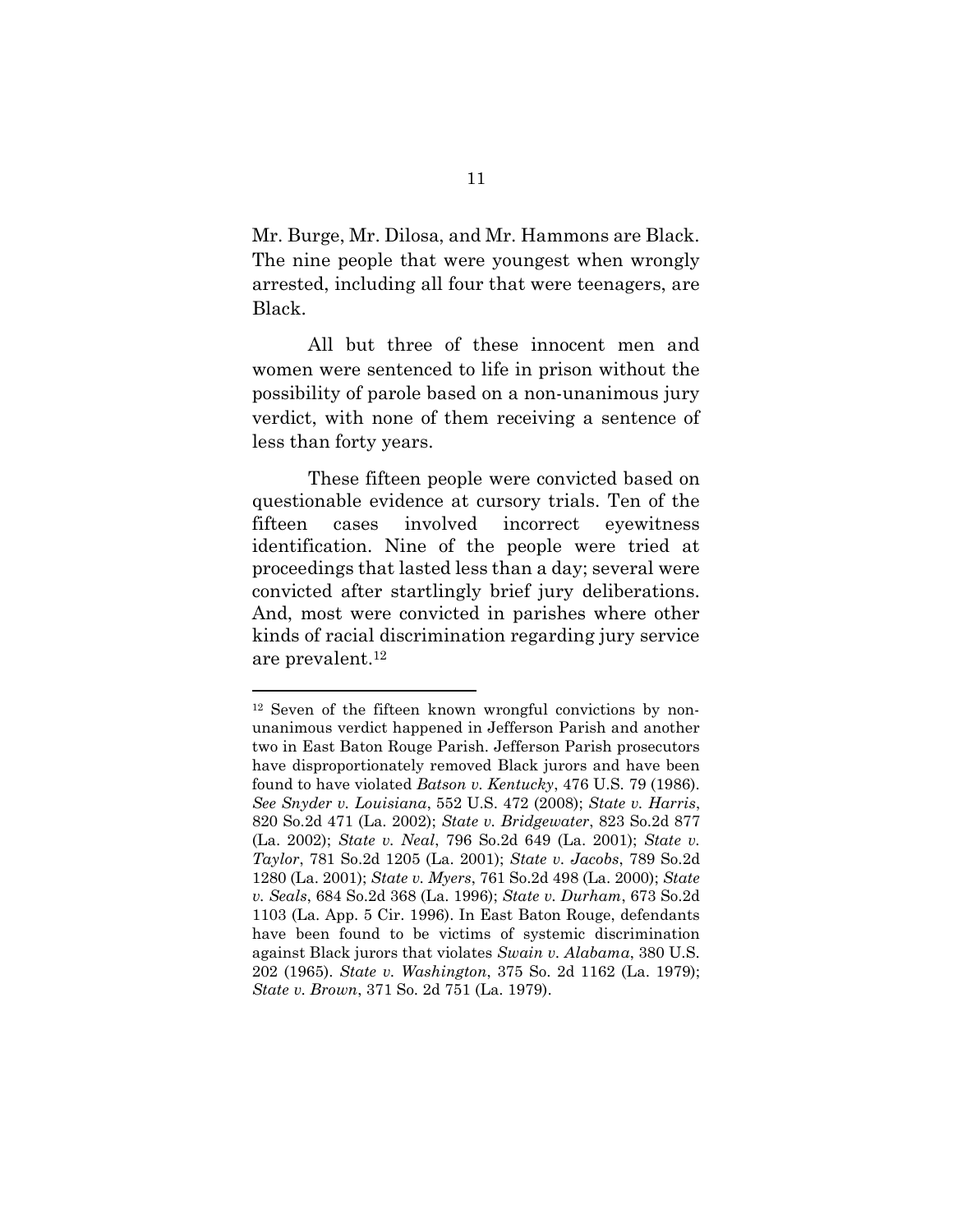These fifteen people's cases are profiled in the incorporated Appendix I. They include: Travis Hayes, who was convicted by ten jurors that discounted exculpatory DNA evidence and sent an innocent teenager to prison for life; Archie Williams, who was convicted based on testimony of an eyewitness that had twice failed to identify him, even though he was excluded as the source of bloody fingerprints at the scene; Glenn Davis, Larry Delmore, and Terrence Myers, three young cousins that were convicted based on the implausible account of a person who admitted to being a drug addict; Kia Stewart, another teenager sentenced to life without parole by a non-unanimous verdict reached after 73 minutes of deliberation; Robert Hammons, who was convicted even though a police officer and eleven other witnesses placed him in Alabama at the time of the crime; and Reginald Adams, convicted based solely on a confession that in no way matched the facts of the crime.

All fifteen of these innocent people had the relative good fortune that they had post-conviction lawyers and that, while it sometimes took decades, new evidence emerged to prove them innocent. Travis Hayes and Archie Williams would be performing penal labor or buried in a prison graveyard if exculpatory forensics had not been matched with the actual perpetrators after their trials. The same would be true of Robert Hammons and Kia Stewart if the true perpetrators of the crimes had not bragged about their guilt and, also,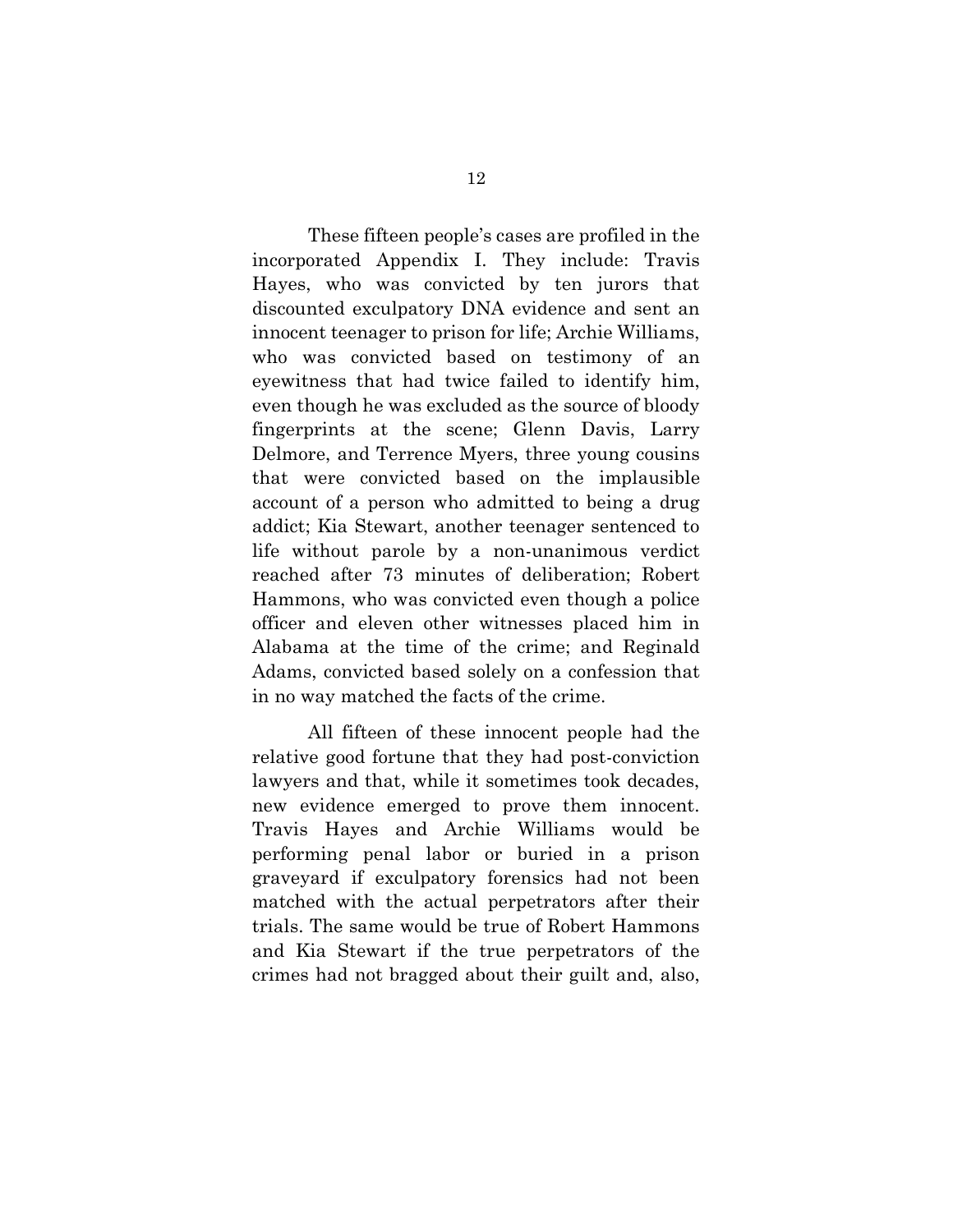of Glenn Davis, Larry Delmore, Terrence Myers, Gerald Burge, and Reginald Adams if hidden police documents establishing the guilt of others were not eventually discovered. There are many innocent people currently in prison based on weak cases that will never be even this lucky.

# B. The Jurors That Had Their Votes Discounted Were Three Times More Likely to be Black than White.

The racist agenda of the creators of the nonunanimous verdict rule has operated in the modern court room through policies and biases that exclude many non-white jurors from the jury, and majority rule dynamics that allow for minority viewpoints those more likely to be held by non-white jurors simply to be ignored. See Kim Taylor Thomas, Empty Votes in Jury Deliberations, 113 Harv. L. Rev. 1261, 1263-64 (2000).

Amicus's research demonstrates how these dynamics have played out in the cases of innocent people. Amicus has worked to systematically gather data on the juries in the fifteen cases in which people were wrongly convicted based on non-unanimous verdicts.13 This data establish that, of the 94 votes

<sup>&</sup>lt;sup>13</sup> The identities of the jurors were established from reviewing court records. The races of the jurors were primarily identified from voter records, with supplementary online research. The identities of the jurors that did not vote guilty were identified by court records in cases in which that information had been obtained prior to the passage of Act 335 of 2018, which allowed for mass sealing of the relevant court records. In other cases,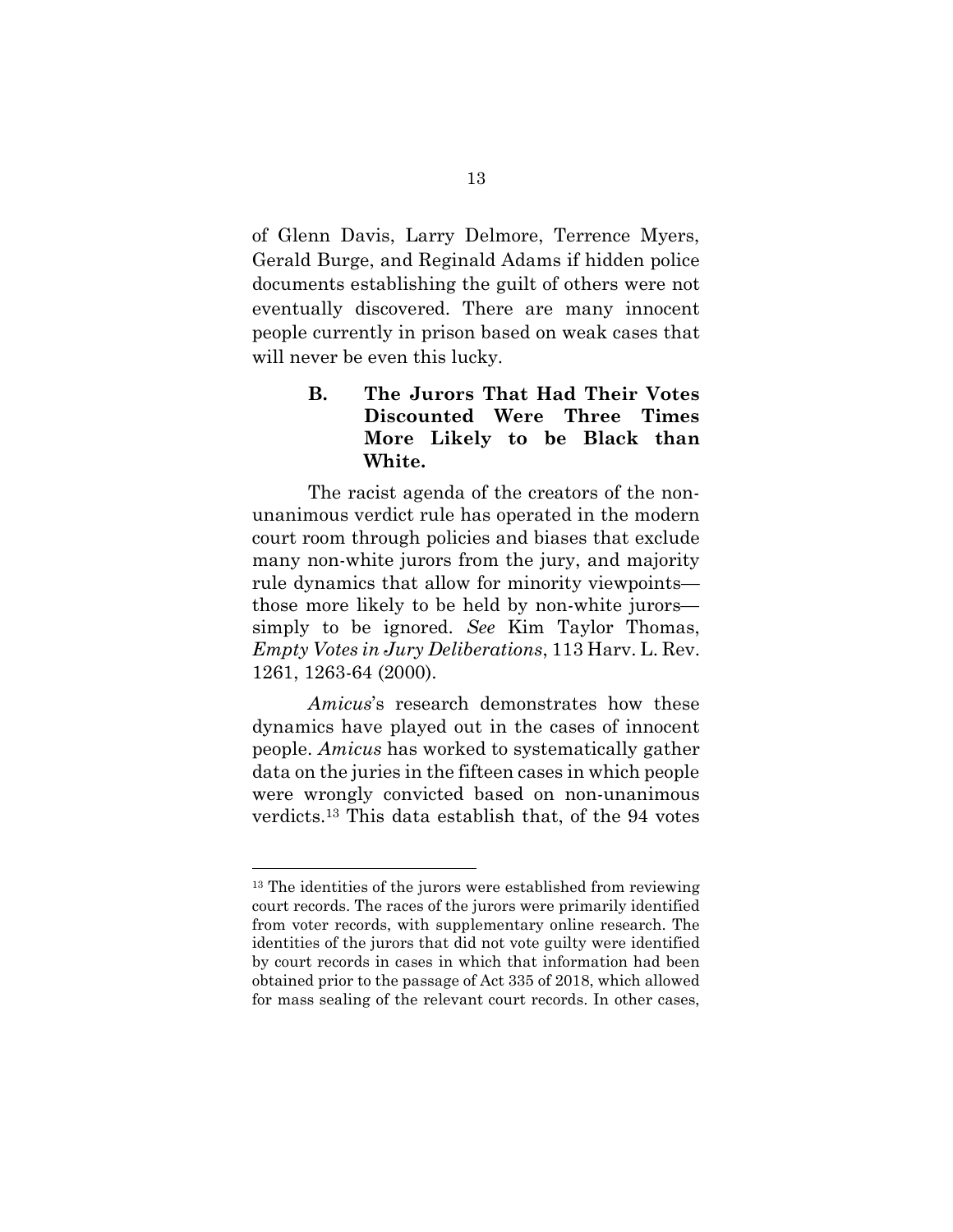that are known to have been cast by white jurors, only 7 were discounted. However, of the 45 votes cast by Black jurors, 11 were discounted. This means that a white juror has a 7% of having his or her vote discounted and an innocent person convicted over his or her objection, but a Black juror has a 25% of this happening to them. A greater than three-fold discrepancy.

 The data also establish that, while 80% of people wrongly convicted by non-unanimous verdicts were Black, in all but one of the cases in which the dissenting jurors have been identified, at least one non-white juror voted to acquit and was ignored.

The data collected by *Amicus* are collected in the incorporated Appendix II.

# III. Amicus Estimates That There are 100 Innocent People Currently in Prison Based on Non-Unanimous Verdicts.

The individuals addressed in this brief certainly do not represent every innocent person that has been convicted in Louisiana. Amicus has current clients who are still incarcerated despite strong evidence of innocence, potential innocence cases that it is investigating, and is aware of many individuals whose cases would be investigated if resources were available. The State of Louisiana has complained of the burden that it would face if all

interviews with jurors or trial counsel were used. Supporting documentation is maintained at undersigned counsel's office.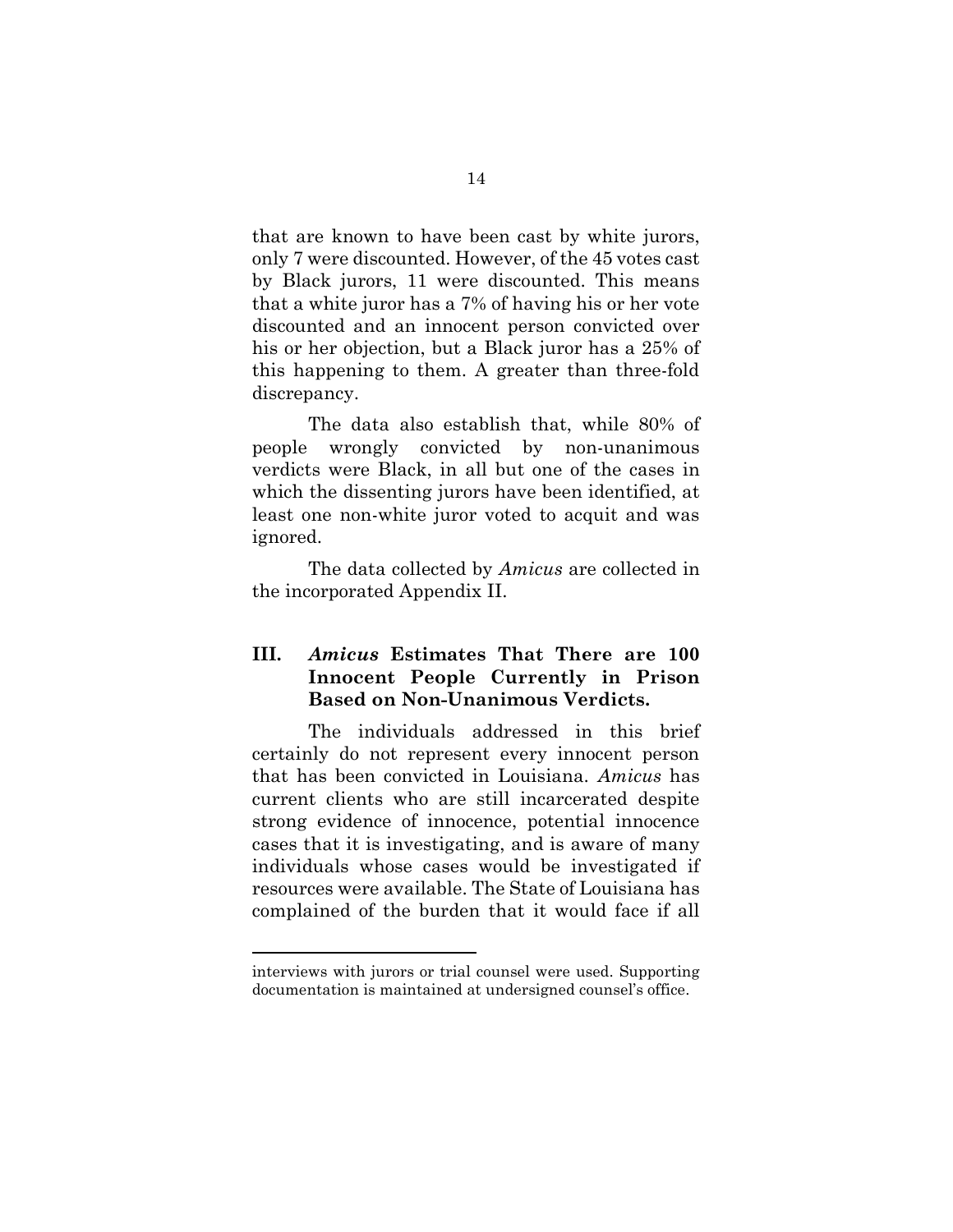non-unanimous verdicts were vacated. Brief of Respondent at 49, Ramos v. Louisiana, 140 S. Ct. 1390 (2020). However, a significant number of the people currently imprisoned because of these verdicts are innocent. Presumably, the State would concede that it does not have a legitimate interest in maintaining the convictions of innocent people.

 By cross-referencing its case/applicant database, which contains over 5,000 applicants, with data on cases in which there is evidence of a nonunanimous verdict, IPNO has identified one hundred individuals that are currently incarcerated based on non-unanimous verdict in cases in which there are indicia of innocence. These one hundred individuals are current IPNO clients or people that have had their cases selected for current or future investigation by IPNO because of case facts that match indicators of actual innocence.14 Ninety-one of these one hundred individuals are Black, suggesting that 91% of innocent people that are currently in prison because of verdicts made possible by a white supremacist law are Black.

 This estimate is likely to be under-inclusive. Some innocent individuals in Louisiana who were

<sup>14</sup> While IPNO has received thousands of applications from people claiming to be innocent, it does not have the resources to investigate or even plan to investigate every case. Therefore, IPNO prioritizes cases through a grading system, setting for investigation those cases which receive one of its top two grades. These grades mean that, based on information provided by the applicant and the existing court record, "[n]ew evidence appears to give strong indication of innocence" or the "[o]riginal conviction based on weak case or new evidence appears to partially undermine the state's case."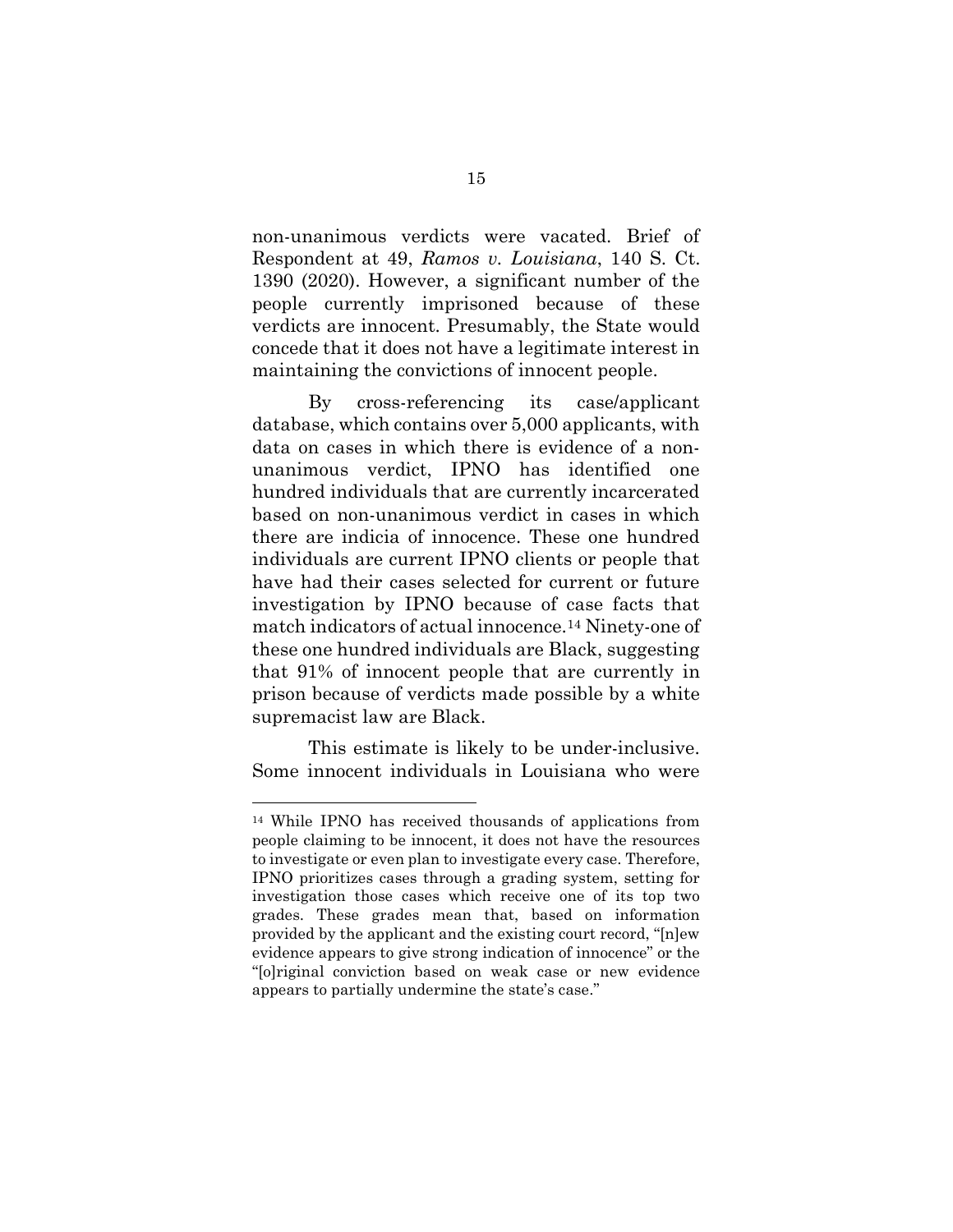convicted by non-unanimous verdicts will not have completed the IPNO application process or will not fall within its mandate.15 Nevertheless, the estimate is a useful guide to the scale of the problem.

The estimate is also compatible with academic studies of wrongful conviction rates. The estimated false conviction rate for individuals sentenced to death from 1973 to 2004 is 4.1%.16 The estimated rate of innocent people convicted of capital rape-murder cases in the 1980s is 3.3-5%.17 The estimated wrongful conviction rate for incoming prisoners committed into the custody of the Pennsylvania Department of Corrections from November 2015 to March 2016 is 6.2%.18 This gives a range of 3.3% to 6.2%.19 The best information is

<sup>&</sup>lt;sup>15</sup> See supra note 14. Additionally, IPNO's mandate only allows it to investigate the cases of prisoners claiming to be innocent who have final convictions and a life or near-life sentence (or, in clear DNA cases, are serving a sentence of at least 10 years).

<sup>16</sup> Samuel R. Gross et al., Rate of False Conviction of Criminal Defendants Who Are Sentenced to Death, 111 Proceeding of the National Academy of Sciences 7230 (2014).

<sup>17</sup> D. Michael Risinger, Innocents Convicted: An Empirically Justified Factual Wrongful Conviction Rate, 97 J. Crim. L. & Criminology 761 (2007).

<sup>18</sup> Charles E. Loeffler, Jordan Hyatt, & Greg Ridgeway, Measuring Self‑Reported Wrongful Convictions Among Prisoners, 35 J. Quantitative Criminology 259 (2019).

<sup>19</sup> An additional paper offers a rate of 0.031%. Paul G. Cassell, Overstating America's Wrongful Conviction Rate? Reassessing the Conventional Wisdom About the Prevalence of Wrongful Convictions, 60 Ariz. L. Rev. 815 (2018). Even assuming this paper was methodically sound, its focus on cases resolved by pleas means it is inapplicable to population at issue here;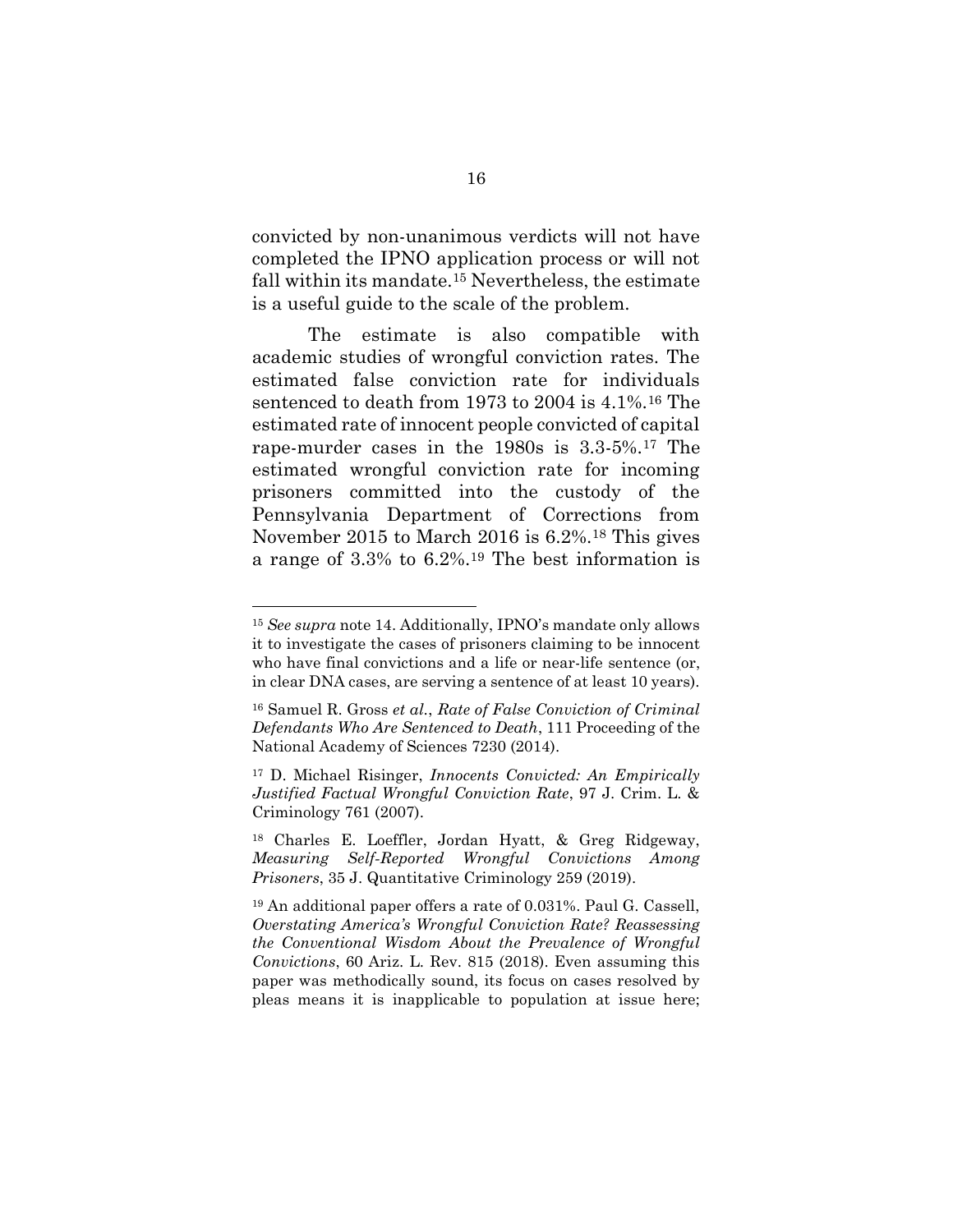that there are currently 1,558 people incarcerated in Louisiana based solely on a final conviction produced by a non-unanimous jury verdict.<sup>20</sup> Applying a range of 3.3% to 6.2% to this number which merely assumes that people convicted by nonunanimous verdicts are no more likely to be innocent than the populations in these studies—would lead to an estimate that that there are between 51 and 97 innocent people doing hard labor in prison in Louisiana based on non-unanimous jury verdicts.

 It is unsurprising that the estimate from IPNO's case information falls narrowly outside the upper end of the range calculated from studies of possible overall wrongful conviction rates. None of the academic studies are Louisiana-specific, and, as noted above, Louisiana has the second highest per capita wrongful conviction rate in the country. Consistent with this, it seems reasonable to assume that allowing a guilty verdict to be returned when up to two jurors have a reasonable doubt as to the defendant's guilt would lead to a higher wrongful conviction rate.

 Even if there are only 51 innocent people currently in prison based on non-unanimous verdicts, these are 51 people, most of whom, statistically, are Black, that are performing hard labor on penal farms because they were found guilty of crimes that they did not commit as a result of an

individuals that went to trial and were convicted by nonunanimous verdicts.

<sup>20</sup> Brief of Amici Curiae The Promise of Justice Initiative, the Louisiana Association of Criminal Defense Lawyers, and the Orleans Public Defender, Edwards v. Vannoy, No. 19-5807.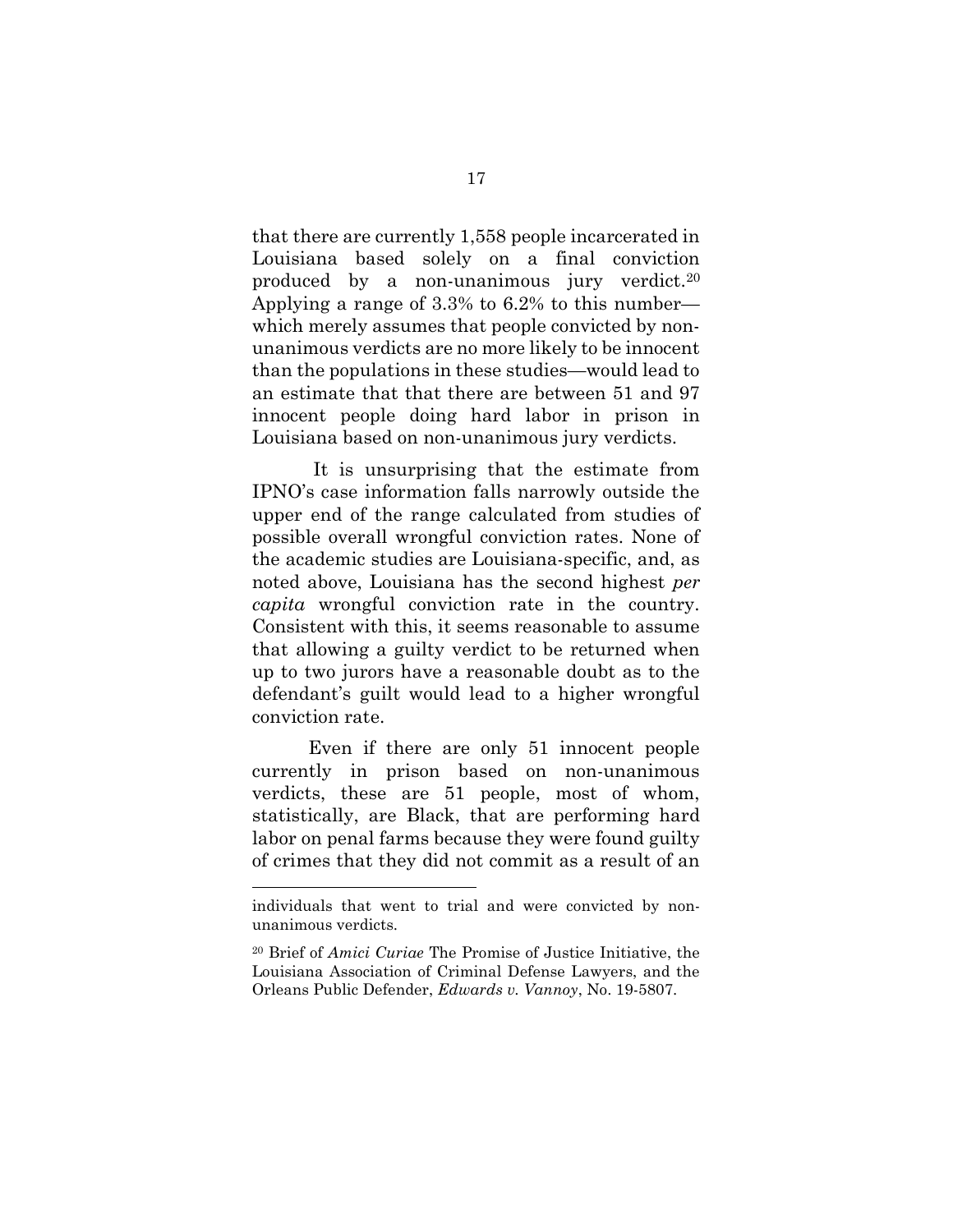unconstitutional white supremacist law. Some of these innocent prisoners are currently picking cotton in the exact same fields that were once worked by enslaved people and those leased as convicts.<sup>21</sup>

## **CONCLUSION**

This Court's decision in Ramos that nonunanimous juries should be "relegated to the dustbin of history," Ramos, 140 S. Ct. at 1410 (Sotomayor, J., concurring), did not free the innocent people in prison whose convictions based on non-unanimous verdicts were final. It will take holding Ramos to be retroactive, either in this case or a later case concerning state court collateral review of a conviction, to allow these people back into court to seek justice. The innocent people currently in prison based on non-unanimous verdicts are urgently in need of an avenue for relief. As a result, Amicus supports Mr. Edwards's petition.

Respectfully submitted, Richard Davis (counsel of record) Meredith Angelson Jee Park Innocence Project New Orleans Counsel for Amicus Curiae

 $21$  Krissah Thompson, From a Slave House to a Prison Cell: The History of Angola Plantation, Washington Post, Sept. 21, 2016, https://www.washingtonpost.com/entertainment/museums/fro m-a-slave-house-to-a-prison-cell-the-history-of-angolaplantation/ 2016/09/21/ 7712eeac-63ee-11e6-96c0- 37533479f3f5\_story.html (discussing the history of the Louisiana State Penitentiary at Angola).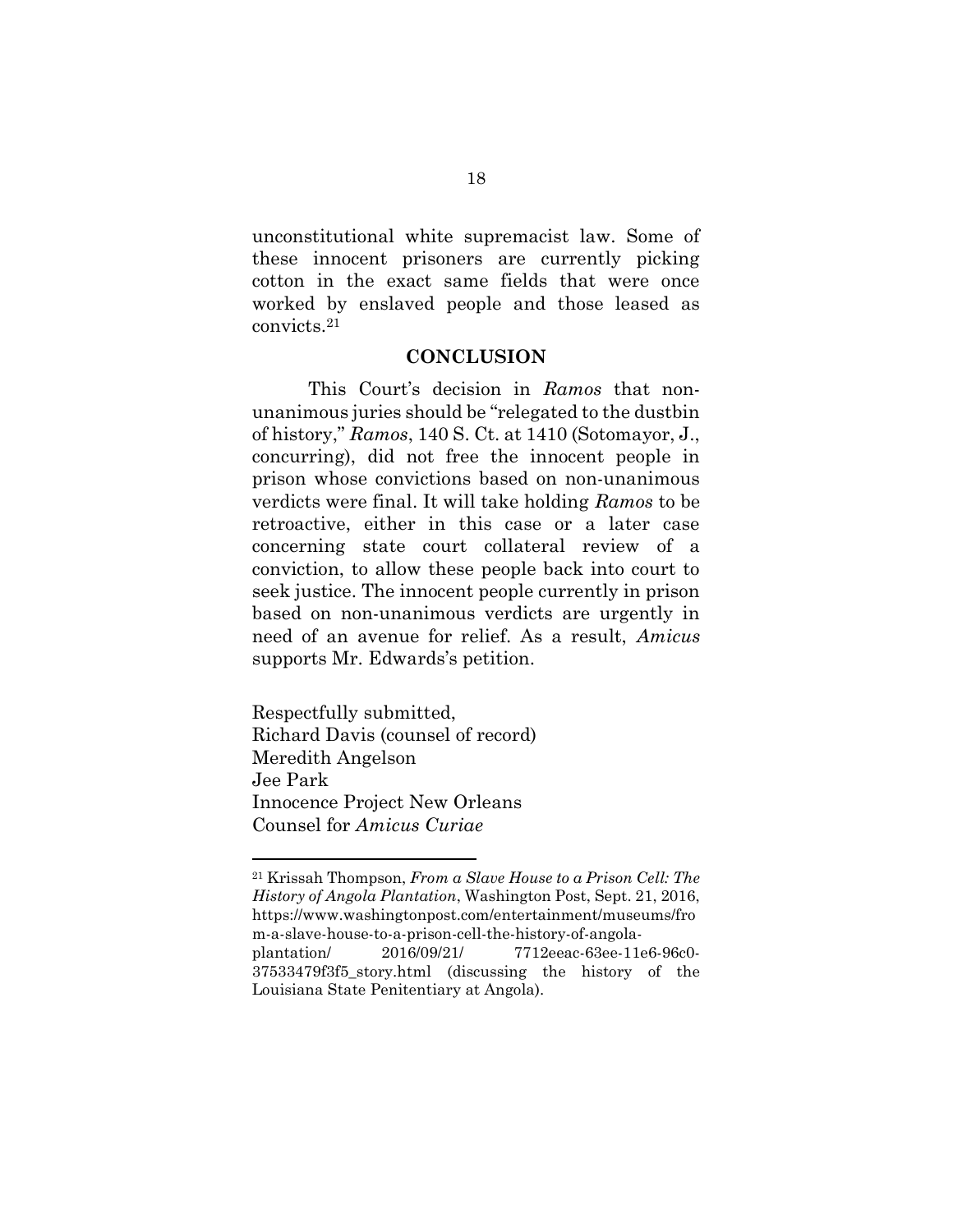# APPENDIX I: Innocent People Convicted by Non-Unanimous Juries

The following fifteen men and women are innocent people convicted by non-unanimous juries. Amicus represented ten of these people.<sup>1</sup>

# Glenn Davis, Jr.,<sup>2</sup> Larry Delmore,<sup>3</sup> and Terrence Meyers<sup>4</sup>

 Glenn Davis, Larry Delmore, and Terrence Meyers were arrested at 19, 22, and 21 years old respectively and convicted based on the testimony of a single eyewitness who was lying. He testified that he saw the three men perpetrate the drive-by shooting of Samuel George Jr. State v. Meyers, 638 So.2d 1378, 1381 (La. App. 5 Cir. 1996). The witness admitted to smoking crack about an hour before the crime. Id. The witness had a long history of arrests. His story was implausible. He claimed that he could identify three perpetrators, including Glenn Davis

 $\overline{a}$ 

<sup>3</sup> Larry Delmore, National Registry of Exonerations, https://www.law.umich.edu/special/exoneration/Pages/casedet ail.aspx?caseid=3170 (last visited July 18, 2020).

<sup>4</sup> Terrence Meyers, National Registry of Exonerations, https://www.law.umich.edu/special/exoneration/Pages/casedet ail.aspx?caseid=3441 (last visited July 18, 2020).

<sup>1</sup> All of the facts contained in the descriptions of these cases are contained in district and appellate records of the cases. All of the underlying documentation and records are contained in Amicus's files and the court files and are available upon request. In addition, the National Registry of Exonerations case profile is cited for each person.

<sup>2</sup> Glenn Davis, Jr., National Registry of Exonerations, https://www.law.umich.edu/special/exoneration/Pages/casedet ail.aspx?caseid=3158 (last visited July 18, 2020).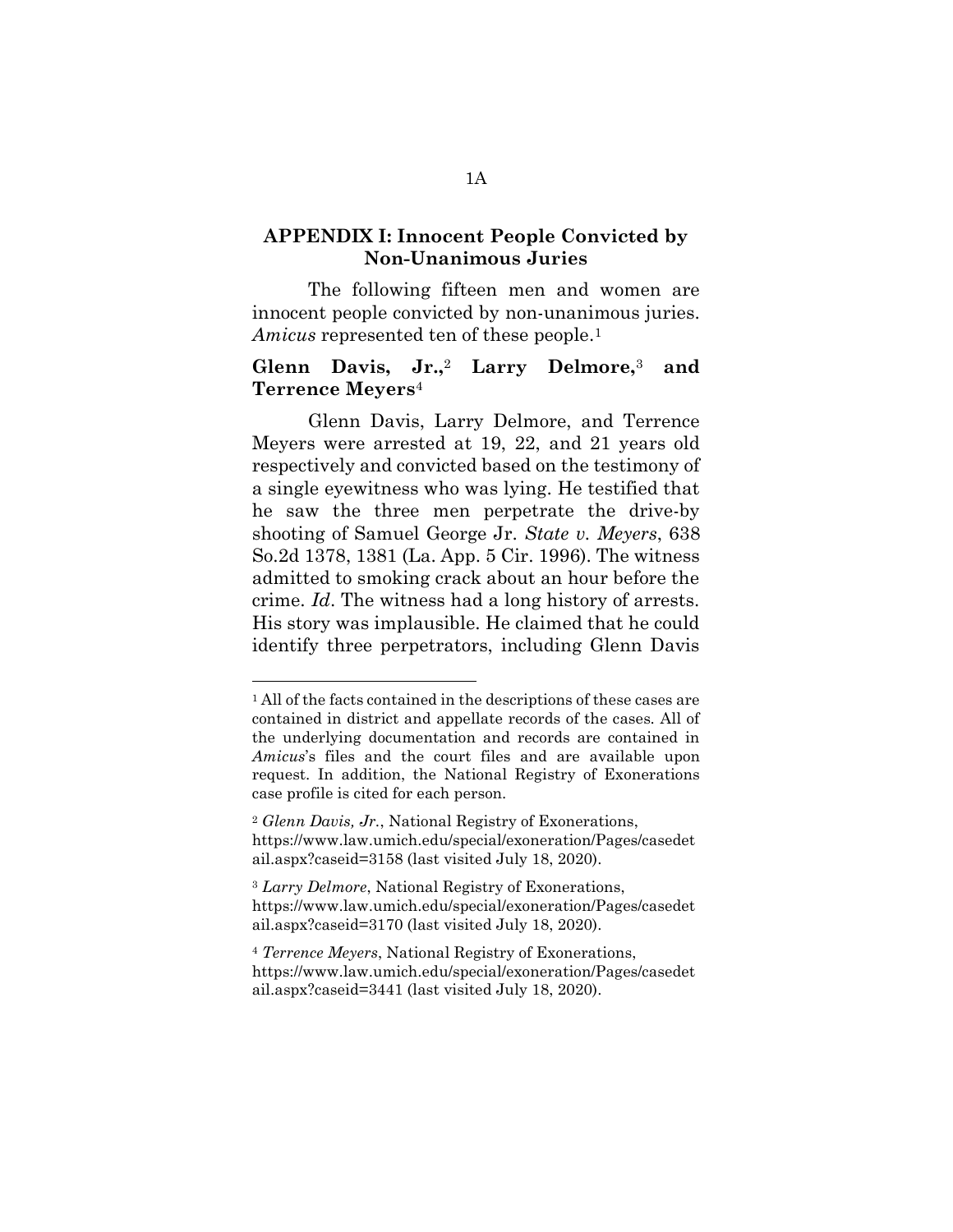whom the witness testified was the back-seat passenger. The crime was committed using a twodoor Cutlass with inoperable back-seat windows. In the witness's scenario, Mr. Davis would have had to lean forward and over the top of the front-seat passenger and stick his head out of the front passenger window for the witness to have seen his face. State v. Davis, Jefferson Parish Case No. 92- 4541 at 4 (Feb. 16, 2007).

After three hours of deliberation, ten of the jurors found the witness credible beyond a reasonable doubt, but two did not. The views of these two jurors were disregarded and the three men were convicted and sentenced to life without parole. Evidence discovered after trial demonstrated that the State's eyewitness was not at the crime scene when the shooting occurred. Id. Other evidence, much of which was in the possession of the State at the time of trial, showed the identity of the likely true perpetrator. Id. This new evidence led to the court vacating the defendants' convictions and the State dropped all charges against them.<sup>5</sup>

#### Kia Stewart<sup>6</sup>

-

Kia Stewart was also convicted based on the testimony of a single eyewitness. He was mistakenly identified as the man who shot Bryant Craig on a

 $6$  Kia Stewart, National Registry of Exonerations, https://www.law.umich.edu/special/exoneration/Pages/casedet ail.aspx?caseid=4675 (last visited July 18, 2020).

<sup>5</sup> Paul Purpura, Murder Charges Dropped Against Three Men in 1992 Marrero Killing, Times Picayune, Sep. 24, 2010, https://www.nola.com/news/crime\_police/ article\_b394f088 d9a9-5fbe-885e-4d7ecef31ca2.html.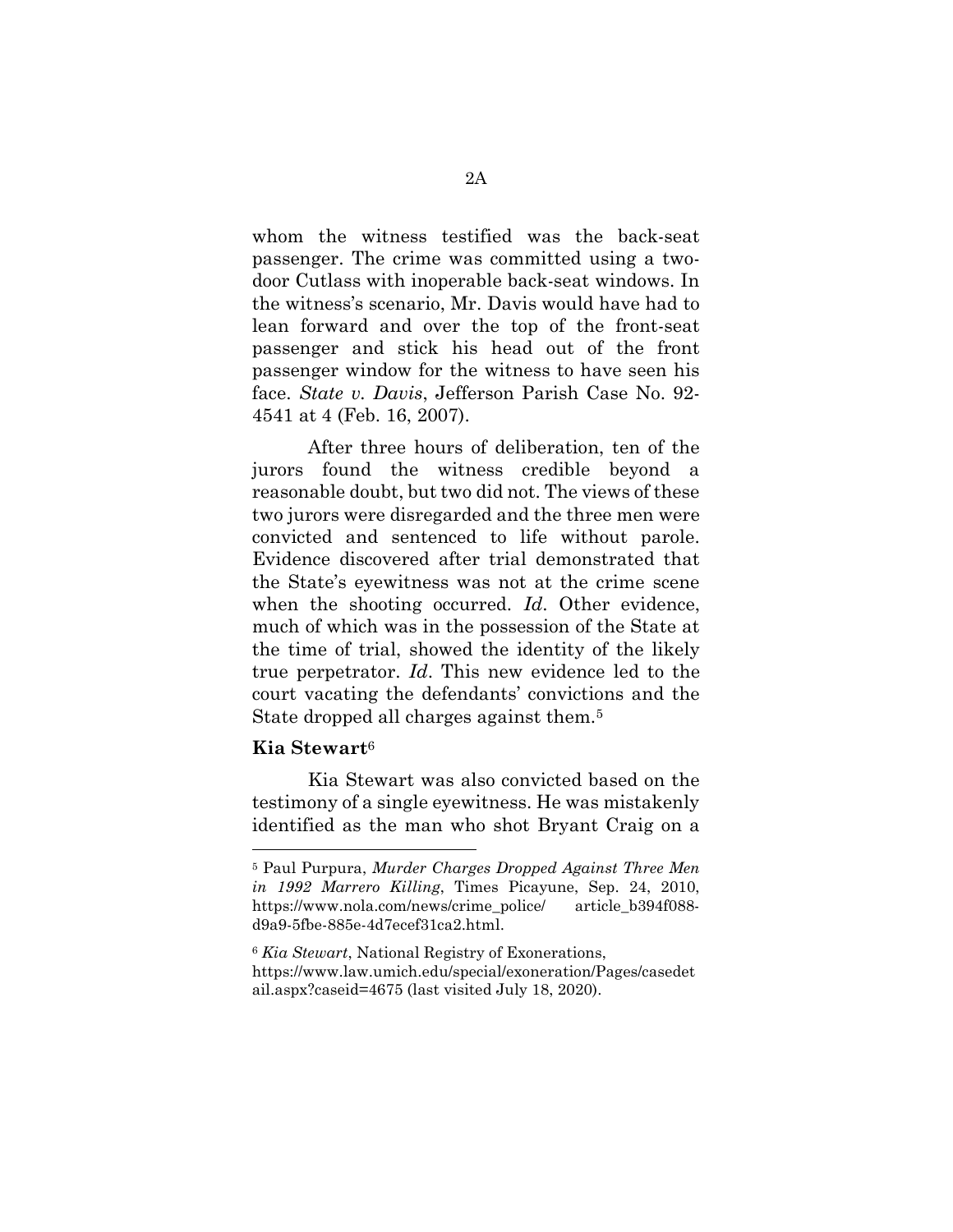public street in broad daylight on the morning of July 31, 2005, just a month before Hurricane Katrina would devastate New Orleans. Mr. Craig had been driving with a friend, Mr. Alexander, to his mother's house in the Lafitte Housing Project area of New Orleans. Mr. Craig got out of his car to talk with a pedestrian, who shot him. Police developed Mr. Stewart as a suspect based on an inaccurate anonymous tip and, having done no further investigation, included Mr. Stewart's photograph in an array for Mr. Alexander to identify, which he did.

When 17-year-old Kia Stewart heard that there was a warrant for his arrest, he turned himself in to the police so that he could clear his name. Because Hurricane Katrina hit three weeks later, he waited four years in jail for a trial. His defense counsel were two law students. The State presented the one eyewitness. The defense presented no witnesses. The jury deliberated for one hour and thirteen minutes before finding him guilty. The vote was 10-2. Kia Stewart was sentenced to spend the rest of his life in prison. Joint Stipulations at 1, Stewart v. Cain, Orleans Parish Case No. 464-435 (April 9, 2015).

IPNO later discovered at least 18 witnesses who either saw the crime and knew that Mr. Stewart was not the shooter, heard the true perpetrator confess to the crime, were with the perpetrator in the immediate aftermath of the crime, or proved Mr. Stewart's alibi. Stewart v. Cain, Orleans Parish Case No. 464-435 at 2 (April 13, 2015). In 2015, the trial court vacated Mr. Stewart's conviction. Id. The DA's office immediately dismissed all charges and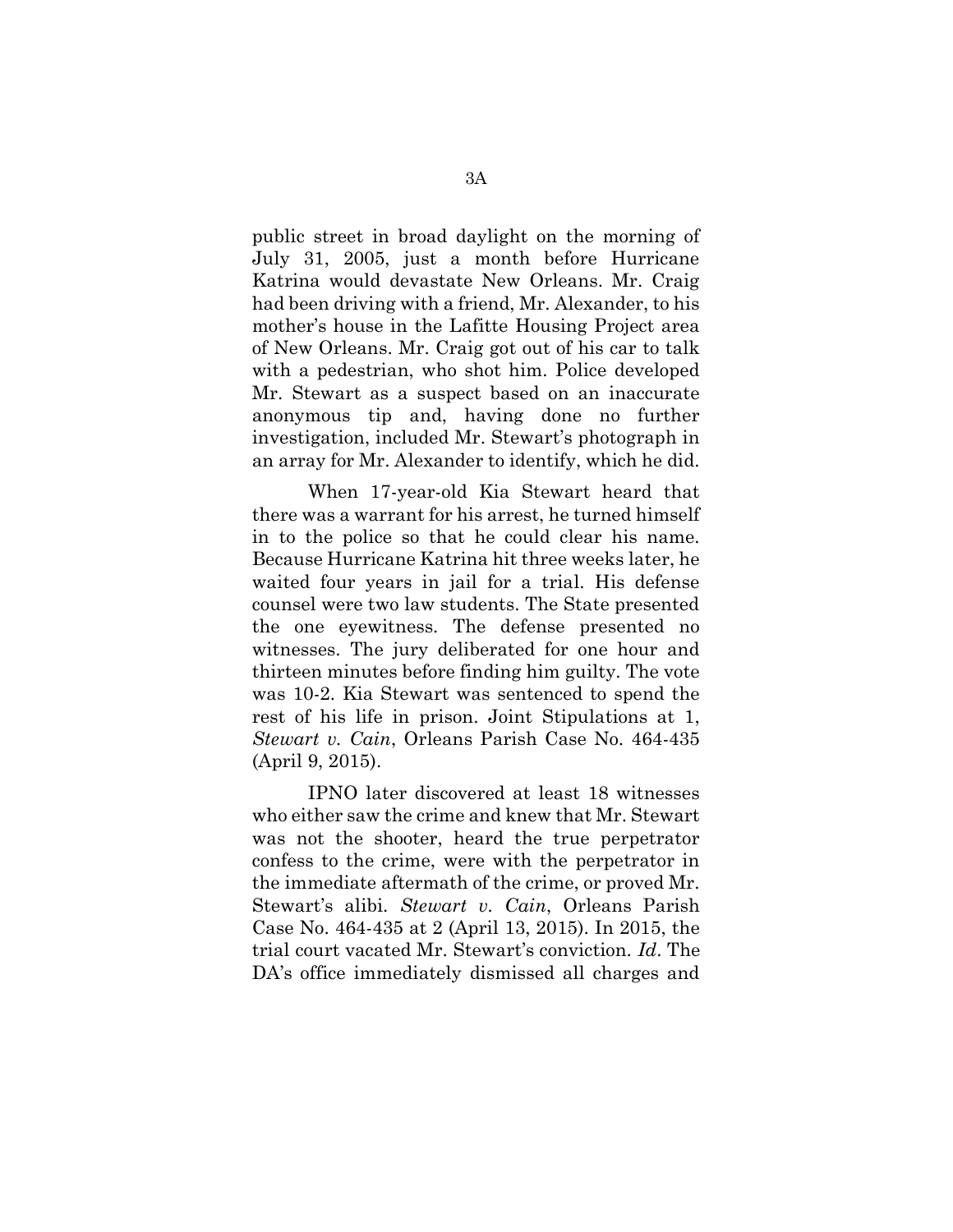Kia Stewart was released after spending almost ten years prison for a murder he did not commit.

## Reginald Adams<sup>7</sup>

Reginald Adams was indicted for the murder of Cathy Ulfers, a New Orleans Police Department Officer's wife, who was shot and killed in her home on October 7, 1979.

The evidence against Mr. Adams consisted exclusively of his confession, made to an NOPD detective and the District Attorney's investigator while Mr. Adams was in jail awaiting trial on an unrelated burglary charge. The "confession" was inconsistent with the known facts of Cathy Ulfers's murder. The jury was told that there was no physical evidence linking Mr. Adams to the crime and no gun was recovered. Nevertheless, after three hours and 25 minutes of deliberation, ten of the jurors voted to convict Mr. Adams. Two did not. Reginald Adams was sentenced to life without parole. Joint Motion to Vacate Conviction and Sentence at 1, Adams v. Cain, Orleans Parish Case No. 278-951 (May 12, 2014).

In 2014, IPNO discovered a police report that carefully documented the initial police investigation, which included recovering the weapon used to kill Ms. Ulfers and property stolen from her home from a brother and sister who had absolutely no connection to Reginald Adams and who fled the area soon after the murder. *Id.* at 2-3. Reginald Adams

<sup>7</sup> Reginald Adams, National Registry of Exonerations,

https://www.law.umich.edu/special/exoneration/Pages/casedet ail.aspx?caseid=4430 (last visited July 18, 2020).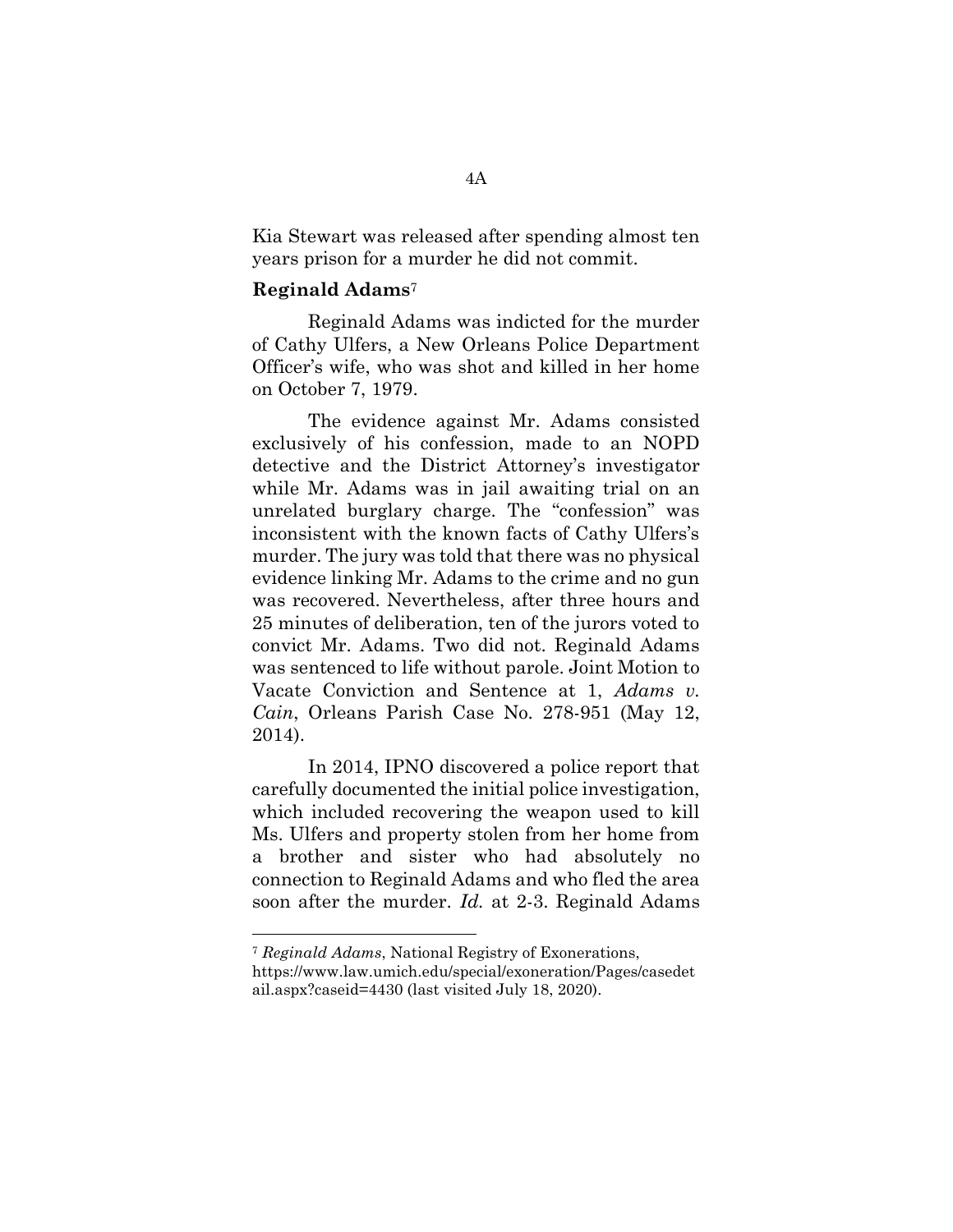was exonerated on May 12, 2014, after 34 years wrongly in prison.<sup>8</sup>

# Travis Hayes<sup>9</sup>

-

 Travis Hayes was six weeks past his seventeenth birthday when he was arrested and charged with being the getaway driver for a gunman who murdered a local corner store owner during an armed robbery. State v. Hayes, 806 So.2d 816, 820- 21 (La. App. 5 Cir. 2001). Travis Hayes and Ryan Matthews were arrested in a traffic stop several hours after the murder and miles away. At trial the jury heard that, after around six hours of throughthe-night interrogation, the 17-year-old Mr. Hayes had accepted the police's accusation that his friend, Ryan Matthews, was the murderer and he was the getaway driver. Id. Additionally, two witnesses to the aftermath of the crime identified Travis Hayes's car as having driven away from the scene. Id. at 820.

The defense's main evidence was that DNA from a ski mask left at the scene by the perpetrator did not match Travis Hayes or Ryan Matthews. Id. at 822. The defense also presented evidence that the window of Travis Hayes's front passenger car door was stuck in the up position and would not go down, making it impossible for witnesses to have seen the gunman jump through that passenger window and

<sup>8</sup> Helen Freund, For man convicted by 'shameful' prosecution in '79 murder, freedom at last, Times-Picayune, May 13, 2014, https://www.nola.com/news/ crime\_police/article\_3472af5ad5c6-5951-9840-3771f599c496.html.

<sup>&</sup>lt;sup>9</sup> Travis Hayes, National Registry of Exonerations, https://www.law.umich.edu/special/exoneration/Pages/casedet ail.aspx?caseid=3289 (last visited July 18, 2020).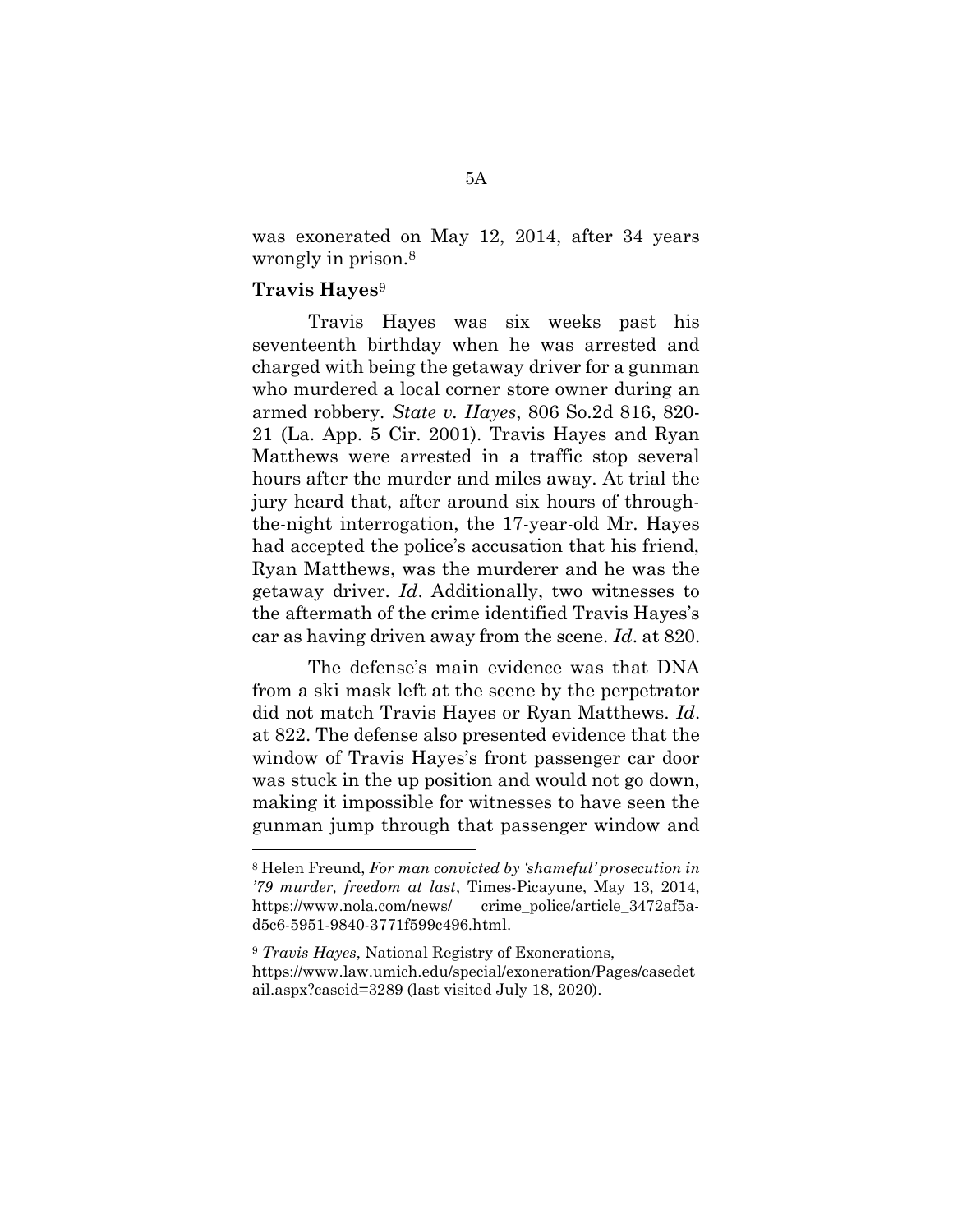discard his ski mask, shirt and glove out of that window. Ten jurors heard this evidence and were certain of Mr. Hayes's guilt beyond a reasonable doubt. Two jurors, including the only Black person on the jury, did not vote to convict. Id. at 820.

After the verdict, evidence proving the two dissenting jurors correct was discovered. Most significantly, the unaccounted-for DNA from the perpetrator's ski mask was matched to a man who more closely matched the description of the perpetrator than Ryan Matthews, who had bragged repeatedly about killing the grocery store owner, and who had committed another murder nearby soon after. Hearing and Oral Ruling, State v. Hayes, Jefferson Parish Case No. 97-3780 (Dec. 19, 2006). Mr. Matthews—who had been tried separately from Mr. Hayes—was exonerated in 2004, but Mr. Hayes' conviction was not vacated until December 2006. Mr. Hayes was released at 26 years old after having spent almost ten years wrongly imprisoned.10 The State dropped charges soon after.

### $Archie$  Williams<sup>11</sup>

Archie Williams was tried for the 1982 rape and stabbing of a woman in her Baton Rouge home. The attacker had forced his way into the victim's

<sup>10</sup> Henry Weinstein, Inmate Freed 2 Years After Codefendant, Los Angeles Times, Dec. 21, 2006 at A20; Paul Purpura, After Nearly 10 Years Behind Bars, a Harvey Man's Murder Conviction is Thrown Out and he Gets to Go Home, Times Picayune, Dec. 21, 2006 at A1.

<sup>11</sup> Archie Williams, National Registry of Exonerations, https://www.law.umich.edu/special/exoneration/Pages/casedet ail.aspx?caseid=5529 (last visited July 18, 2020).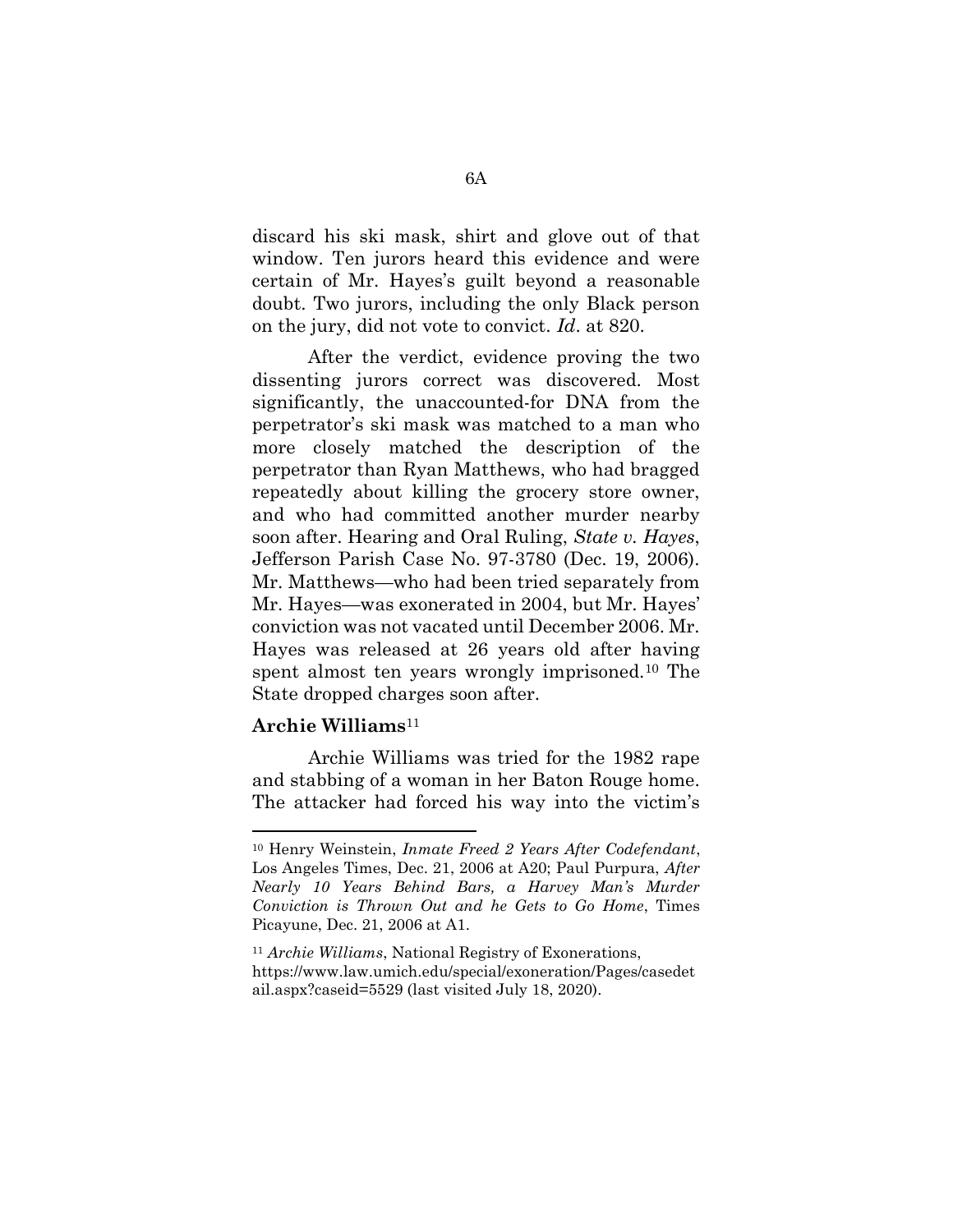house and attacked her in an upstairs bedroom. When a neighbor came in, the assailant stabbed the victim and then fled. State v. Williams, 458 So.2d 1315 (La. App. 1st Cir. 1984). The victim and neighbor described the perpetrator as being taller than 5'7"—about 5'9 to 5'11". Williams is 5'4", and had an alibi—three people testified at his trial that he was home asleep when the attack occurred. The physical evidence—including fingerprints and semen—did not point to Mr. Williams as the assailant. In fact, the jury heard that the fingerprints lifted from the scene, even those found in smears of the victim's blood, were not Mr. Williams's.

Nearly one month after the crime, the victim was shown a photo array that included Williams, but she did not select him as the assailant. She did, however, tell police officers that when they look for the assailant, they should look for an individual who resembled Williams's photo. Police showed the victim a second array and again she did not select Williams, but again told police to look for someone who resembled him. It was only after the victim was shown a third array with Williams's photo that she selected him as the assailant. Both the victim and her neighbor were shown an in-person line up with Williams. The neighbor selected a filler, not Williams. The victim, now having seen Williams a fourth time, identified him. Mr. Williams was found guilty by a jury vote of 11-1. Williams, 458 So.2d 1315.

Thirty-five years later, the unidentified prints found at the scene of the crime were run through the FBI's new Next Generation Identification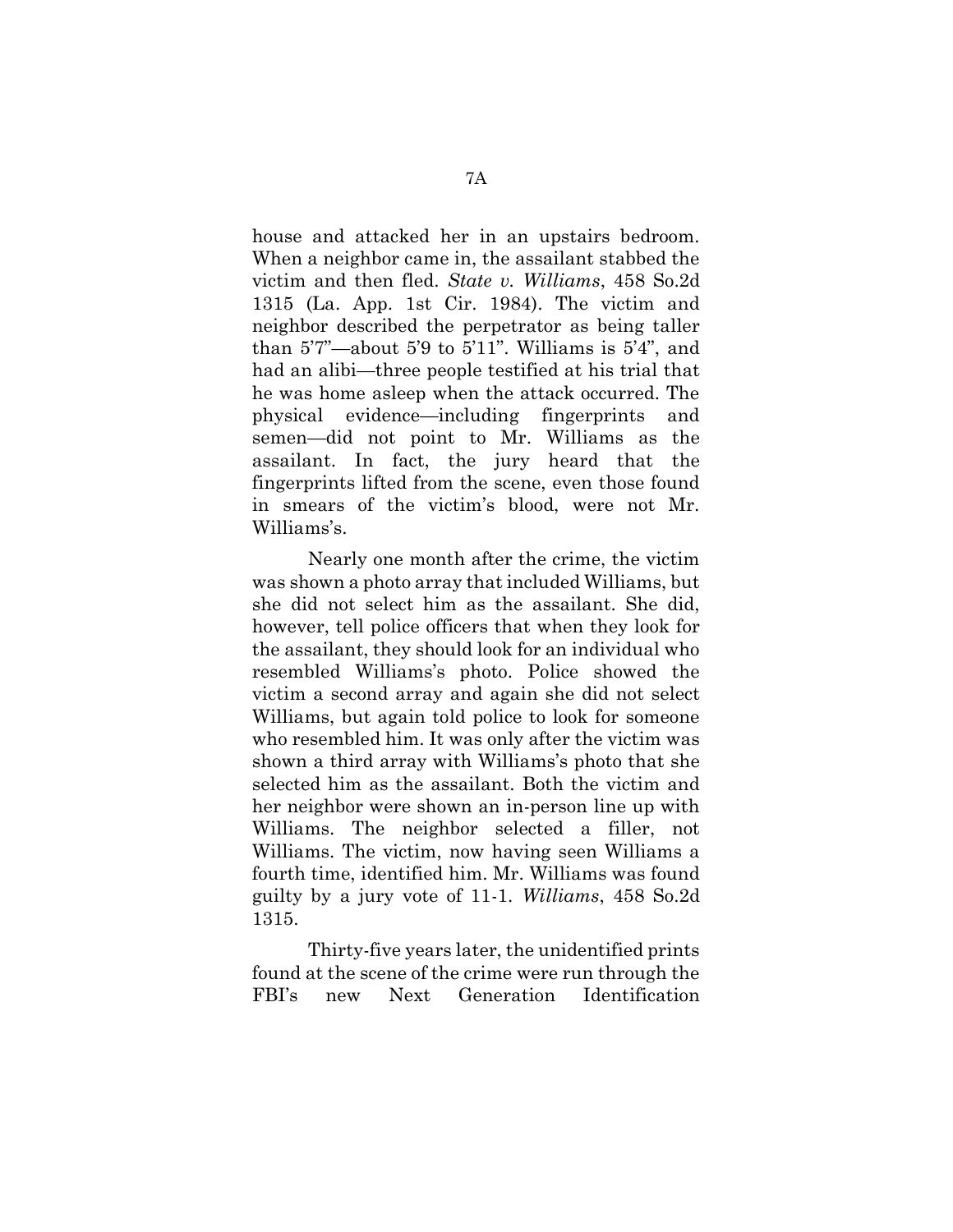fingerprint database and were found to match a convicted serial rapist who committed several other home-invasion rapes in the area at the time and who exactly matched the victim's initial composite sketch of her attacker. Joint Motion to Vacate Conviction at 1, State v. Archie Williams, East Baton Rouge Case No. 01-83-0234 (Mar. 21, 2019). Mr. Williams was promptly exonerated by the Nineteenth Judicial District Court upon the joint motion of the State and Mr. Williams's counsel. State v. Archie Williams, East Baton Rouge Case No. 01-83-0234 (Mar. 21, 2019). He had spent 36 years wrongly imprisoned.

### Royal Clark, Jr.<sup>12</sup>

 $\overline{a}$ 

Royal Clark was arrested in 2001 for armed robbery of a Burger King after several of the witnesses to the crime picked him out of a photo array. Fingerprints lifted from a cup that the robber had been drinking from before the crime were claimed to be unusable. At trial, six employees of the restaurant testified to varying descriptions of the robber, some of which did not match Mr. Clark. The investigating detective said that the witnesses had all claimed that the robber had gold teeth, as Mr. Clark did, but all of the witnesses denied saying this. After 78 minutes of deliberation, Royal Clark was convicted by a vote of 10-2. He was sentenced to 49  $\frac{1}{2}$  years in prison without parole.

In 2018, IPNO sought to have the robber's fingerprints reexamined. Advances in latent print

 $12$  Royal Clark, Jr., National Registry of Exonerations,

https://www.law.umich.edu/special/exoneration/Pages/casedet ail.aspx?caseid=5588 (last visited July 18, 2020).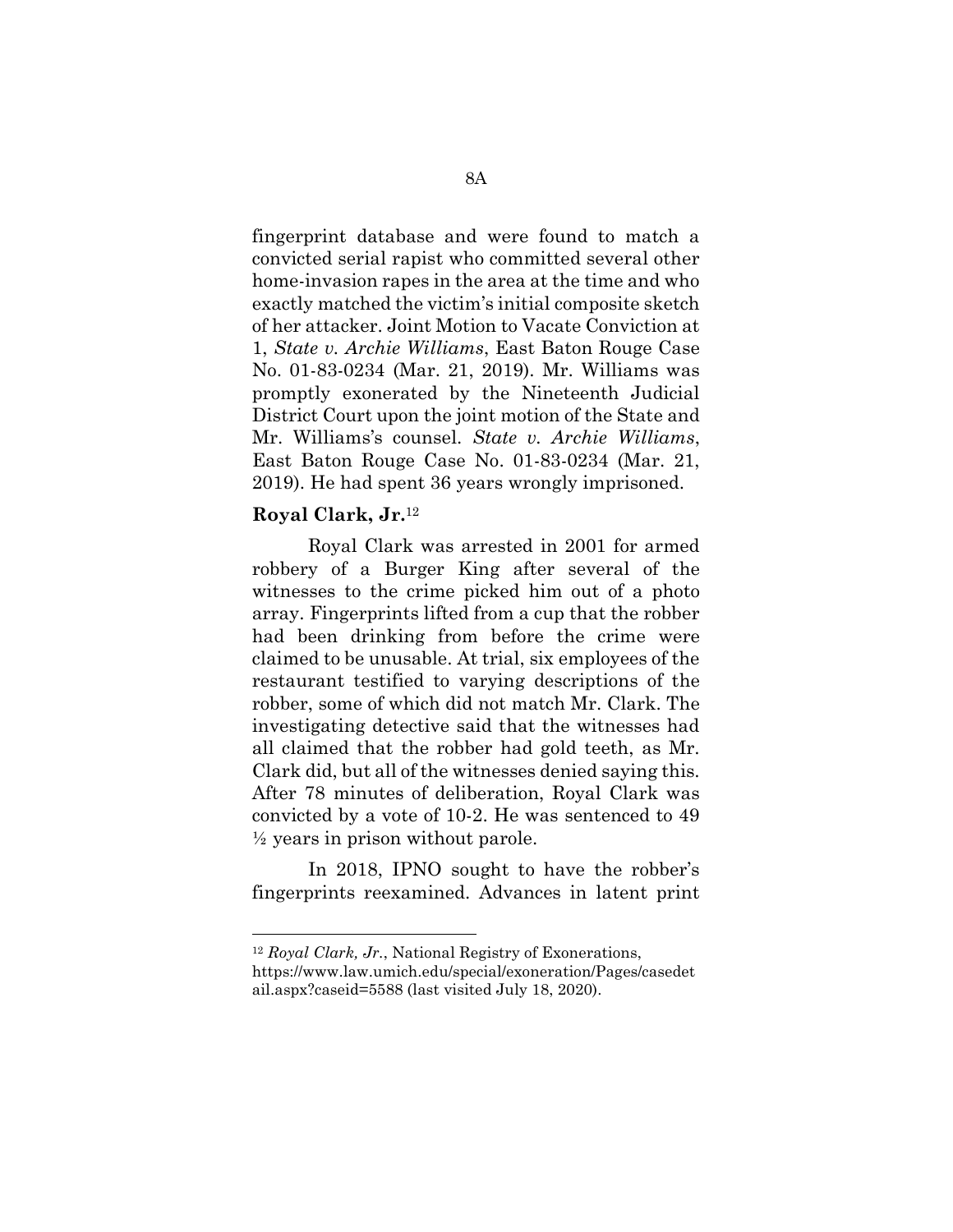examination resulted in a positive match between the prints and a serial armed robber who was still incarcerated for a string of robberies committed a few months after Mr. Clark's arrest. Mr. Clark was exonerated in June 2019 after more than 17 years in prison.<sup>13</sup>

### Catina Curley<sup>14</sup>

Catina Curley spent nearly 11 years in prison for shooting her abusive husband after an argument during which he pushed her against a wall, choked her, and threw a can of soda at her. State v. Curley, 250 So. 3d 236, 238 (La. 2018). In her original trial, Ms. Curley's attorney offered no evidence or expert testimony about Battered Women's Syndrome (BWS), although jurors did hear that the decedent had been abusive.<sup>15</sup> Ms. Curley was convicted by a vote of 11-1. The Louisiana Supreme Court overturned her conviction based on her lawyer's failure to offer expert testimony. Curley, 250 So. 3d at 250. During the retrial by judge, almost every witness who knew the couple testified that Ms.

<sup>13</sup> Michelle Hunter, Royal Clark Jr. Freed After 2003 Wrongful Conviction in Terrytown Armed Robbery, Times-Picayune, June 27, 2019, https://www.nola.com/ news/crime\_police/article\_f3ff092a-9b73-5a7e-b1e3 fdc2660f7c53.html.

<sup>&</sup>lt;sup>14</sup> Catina Curley, National Registry of Exonerations, https://www.law.umich.edu/special/exoneration/Pages/casedet ail.aspx?caseid=5520 (last visited July 18, 2020).

<sup>15</sup> Matt Sledge, After Decade in Prison, New Orleans Woman Who Shot Husband Goes Free as Killing is Deemed Justified, Times-Picayune, Mar. 1, 2019, https://www.nola.com/news/courts/article\_3806a6c1-0613- 576b-8110-97982547924c.html.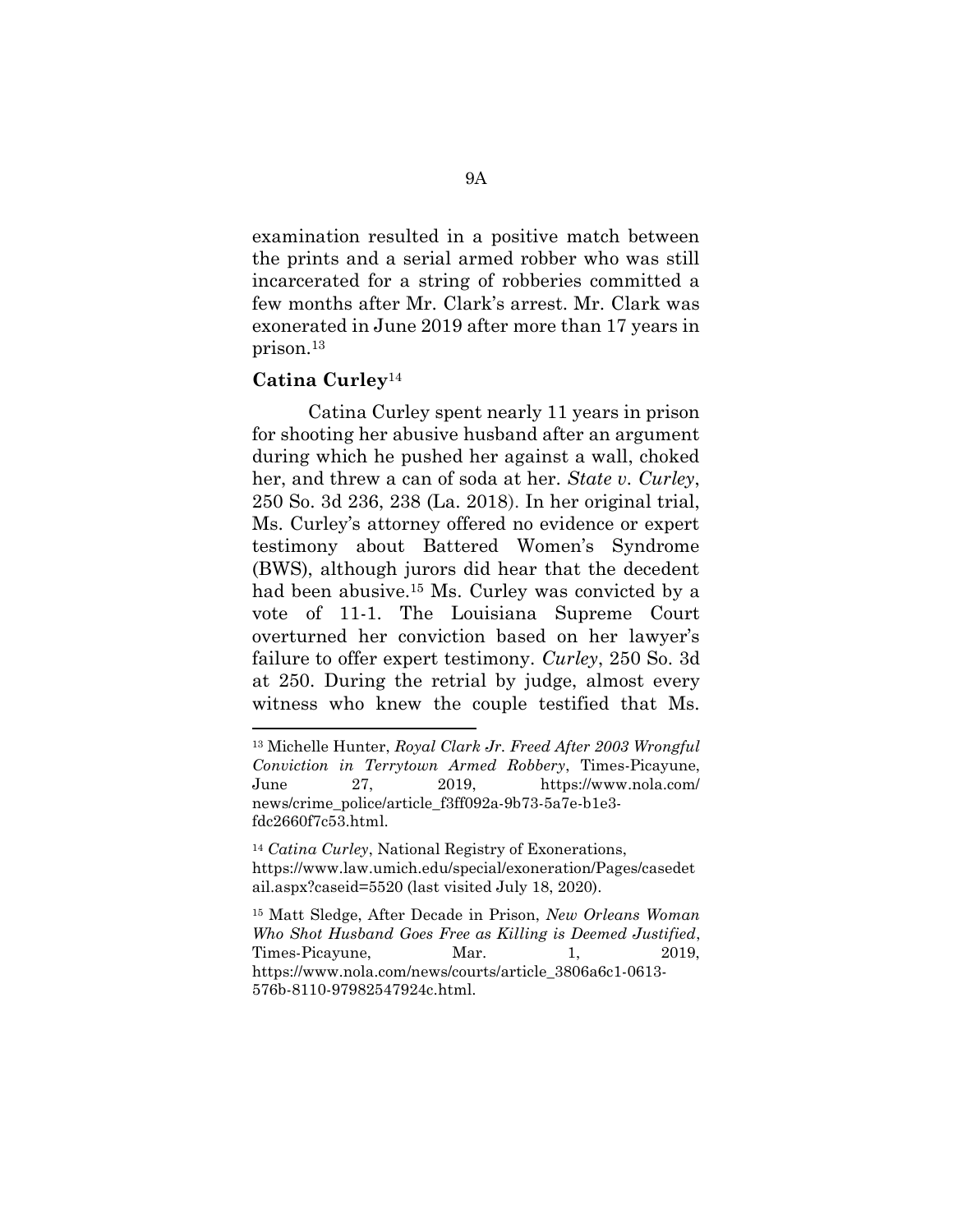Curley's husband frequently abused her. The defense presented several expert witnesses who testified that she had BWS and post-traumatic stress disorder and lived in fear for her life. The judge found the killing to be justified. Ms. Curley was acquitted.

# Gene Bibbins<sup>16</sup>

Gene Bibbins was convicted by a nonunanimous jury in Baton Rouge in 1987 of rape based only on an eyewitness identification. He was found with a radio that had been stolen from the victim's apartment, but explained that he had found it nearby. He was identified by the victim shortly after the crime when he was brought to her house in a police car with a flashlight shining in his face. His clothing and hair did not match her description of the rapist. Despite testimony at trial that fingerprints at the scene might have been his, a separate crime lab report concluded that they could not have been. He spent almost 17 years wrongly imprisoned before DNA testing of material from the rape kit conclusively showed that he was not the rapist.

### Gerald Burge<sup>17</sup>

-

Gerald Burge was convicted by a nonunanimous jury in St. Tammany Parish of a 1984

<sup>16</sup> Gene Bibbins, National Registry of Exonerations,

https://www.law.umich.edu/special/exoneration/Pages/casedet ail.aspx?caseid=3027 (last visited July 18, 2020).

<sup>&</sup>lt;sup>17</sup> Gerald Burge, National Registry of Exonerations, https://www.law.umich.edu/special/exoneration/Pages/casedet ail.aspx?caseid=3071 (last visited July 18, 2020).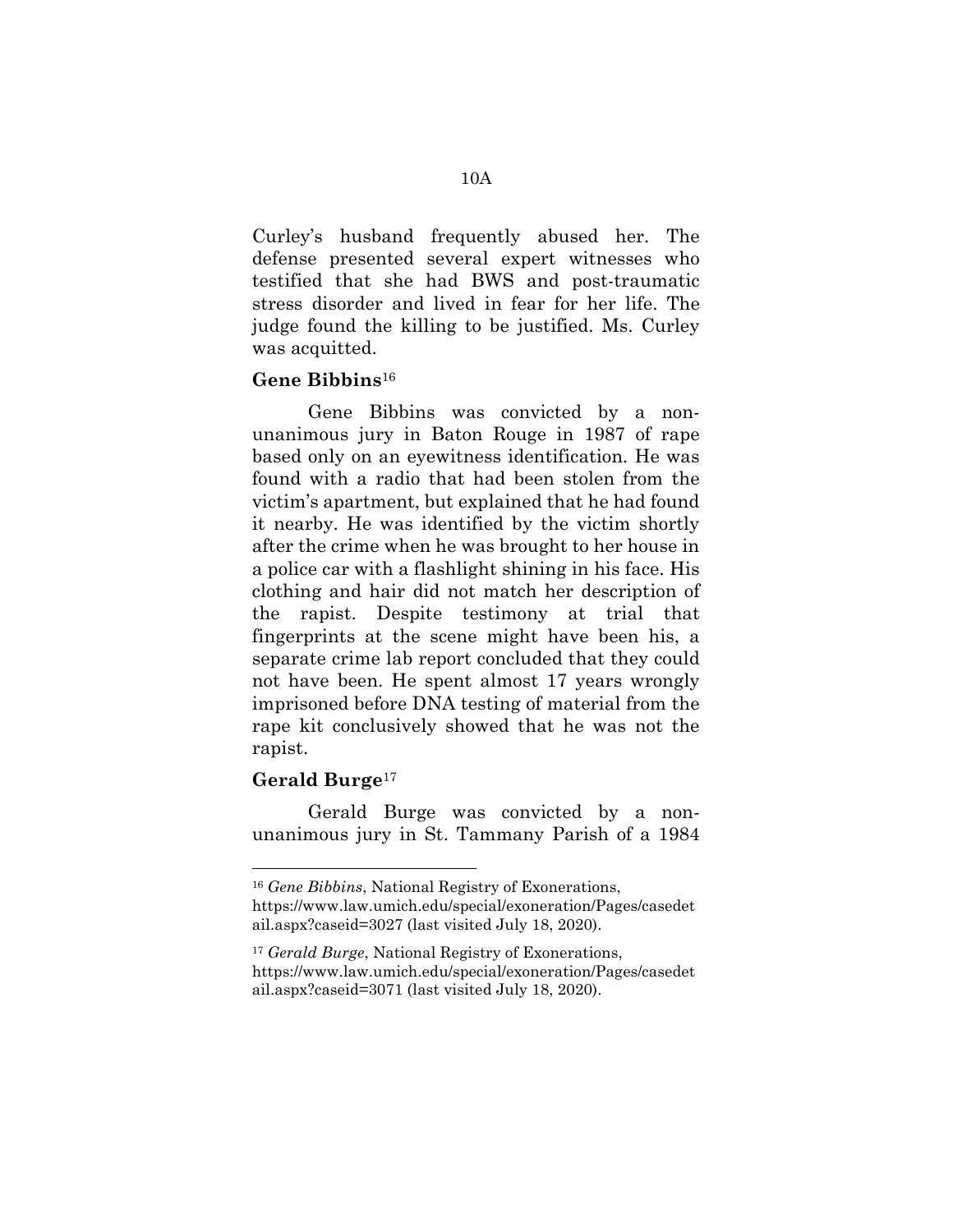murder based on the testimony of a co-defendant (who had already confessed to committing the crime himself and changed his story to include Burge) and the testimony of the victim's mother and sister who alleged that Mr. Burge told them details of the crime that only the perpetrator could have known. He was exonerated after seven years in prison when tapes in the trunk of the investigating detective's car revealed that he had hidden statements from the victim's mother that contradicted her trial testimony, as well as statements from other witnesses indicating that the co-defendant had confessed to the crime, and that he had persuaded the mother and sister, who was now his wife, to lie on the stand. At a subsequent trial where all of this evidence was presented, Mr. Burge was acquitted.

### Douglas Dilosa<sup>18</sup>

-

Douglas Dilosa was convicted by a nonunanimous jury in Jefferson Parish of murdering his wife in 1987 after emergency services found him bound up in his own home. His son had called 911. Claiming they found no physical or other corroborating evidence of Mr. Dilosa's story of two black male intruders in the home and determining he had motive to kill his wife, authorities charged Mr. Dilsoa and eleven of the jurors at his trial voted to convict him. Dilosa v. Cain, 279 F.3d 259 (5th Cir. 2002). He was exonerated in 2003 when a supplemental police report revealed unidentified fingerprints in the home, hair that could have come

<sup>18</sup> Douglas Dilosa, National Registry of Exonerations,

https://www.law.umich.edu/special/exoneration/Pages/casedet ail.aspx?caseid=3178 (last visited July 18, 2020).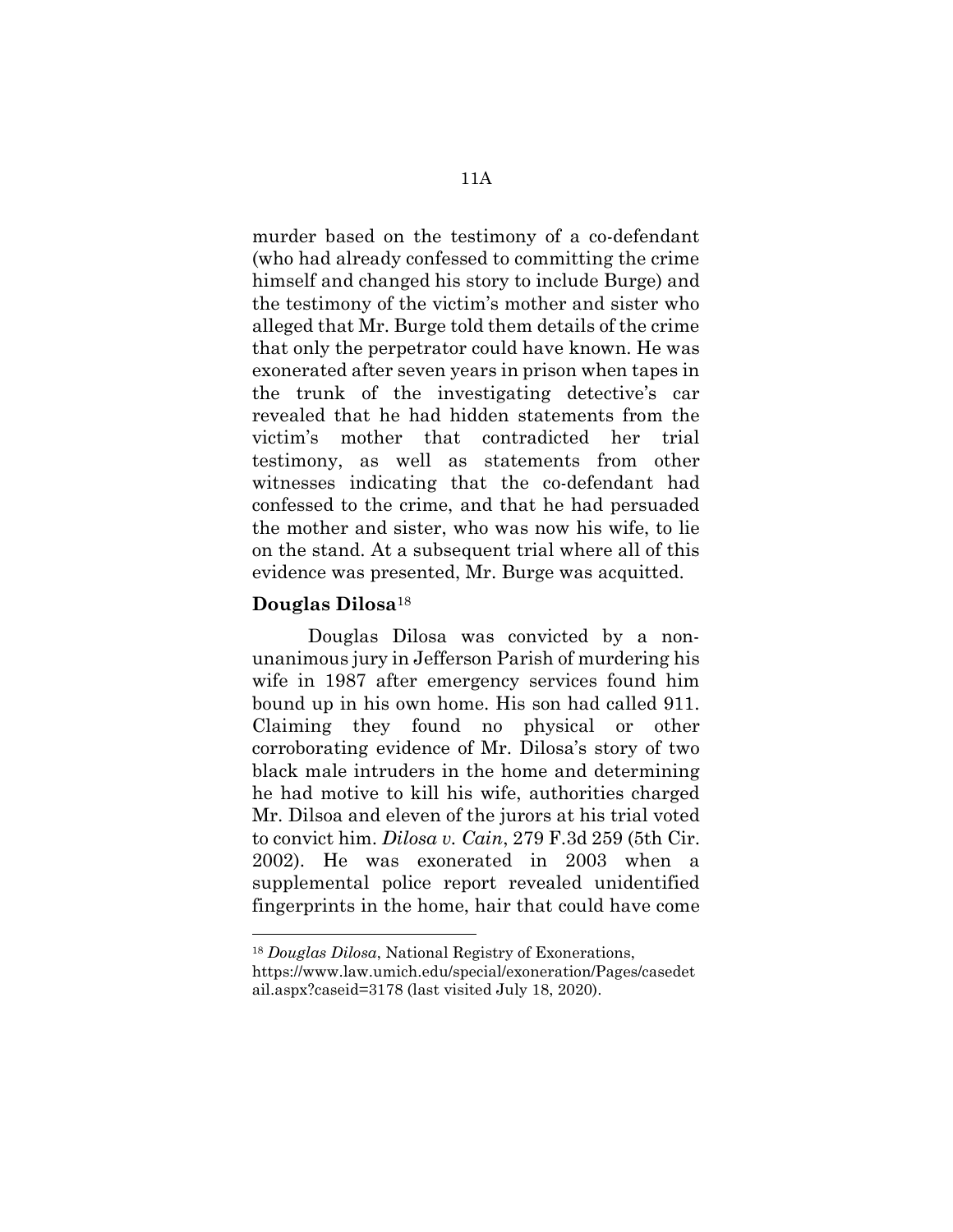from an African American (the Dilosas are white), reports of a possible attempted break-in nearby, and a cab driver who saw two Black men driving out of the apartment complex around the time of the crime looking tense and driving slowly. Id. at 263.

### Robert Hammons<sup>19</sup>

-

Robert Hammons was convicted by a nonunanimous jury of the 1984 armed robbery of a St. Tammany Parish pharmacy based on several eyewitness identifications by the pharmacy employees. He was convicted despite evidence that witnesses described the perpetrator as having a short beard while Hammons had a long, bushy beard; that a print found on tape used by the robber did not match Hammons; and that Hammons had twelve alibi witnesses who testified that he was at home in Alabama when the crime occurred, including a police officer who testified that Hammons drove his tow truck to the scene of an accident at a time that would have been impossible if he was driving back from committing a robbery in Slidell, Louisiana. State v. Hammons, 597 So.2d 990 (La. 1992). He was exonerated six years later when another man confessed to the crime. The jury, which took less than two and a half hours to deliver its 10- 2 verdict, could only have spent a few minutes considering the testimony of each of the 24 witnesses. Memorandum in Support of Motion for New Trial at 1, State v. Hammons, St. Tammany Parish Case No. 136-658 (June 12, 1986). In

<sup>19</sup> Robert Hammons, National Registry of Exonerations,

https://www.law.umich.edu/special/exoneration/Pages/casedet ail.aspx?caseid=5471 (last visited July 18, 2020).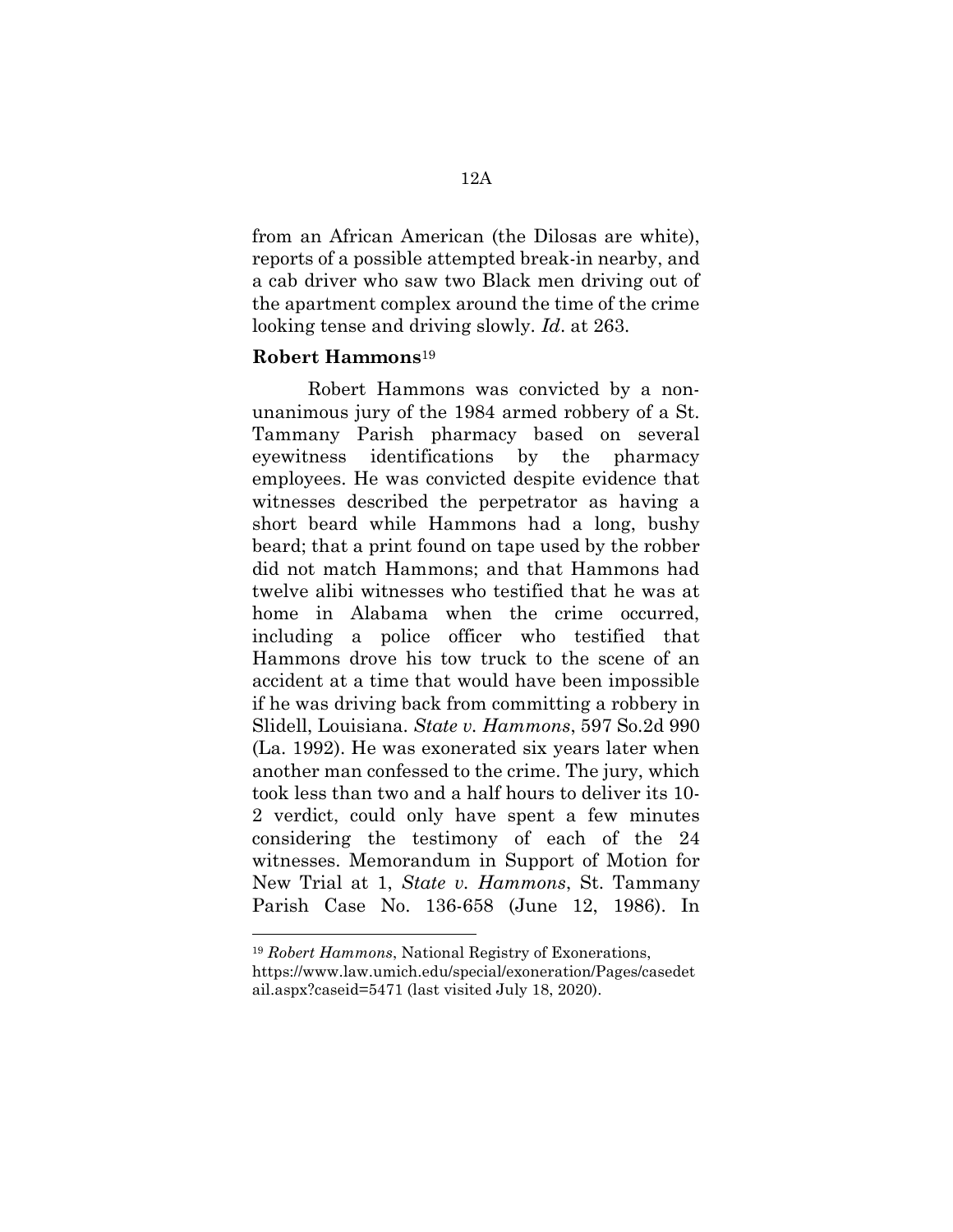vacating his conviction, the Louisiana Supreme Court observed that the jury's verdict against Hammons was unreliable because "the same jury also found (Hammons's) father guilty of every essential element of the crime of armed robbery, when there was absolutely no evidence presented to the jury that (his) father had anything whatsoever to do with the perpetration of the robbery . . ." Hammons, 597 So.2d at 999.

## Willie Jackson<sup>20</sup>

-

Willie Jackson was convicted in 1989 by a non-unanimous jury of attempted aggravated rape and robbery in Jefferson Parish, Louisiana. He was convicted—despite strong evidence that his brother may have been the perpetrator and alibi witnesses putting him at home in Mississippi at the time of the crime—based on the victim's identification and a forensic odonatologist's conclusion that bite marks on the victim were from Mr. Jackson. State v. Jackson, 570 So.2d 227, 228-29 (La. App. 5th Cir. 1990). In 2003, DNA testing excluded Willie Jackson and proved that his brother, by then serving a life sentence for another rape, was the perpetrator. Willie Jackson was released after over 18 years in prison.

<sup>20</sup> Willie Jackson, National Registry of Exonerations, https://www.law.umich.edu/special/exoneration/Pages/casedet ail.aspx?caseid=3319 (last visited July 18, 2020).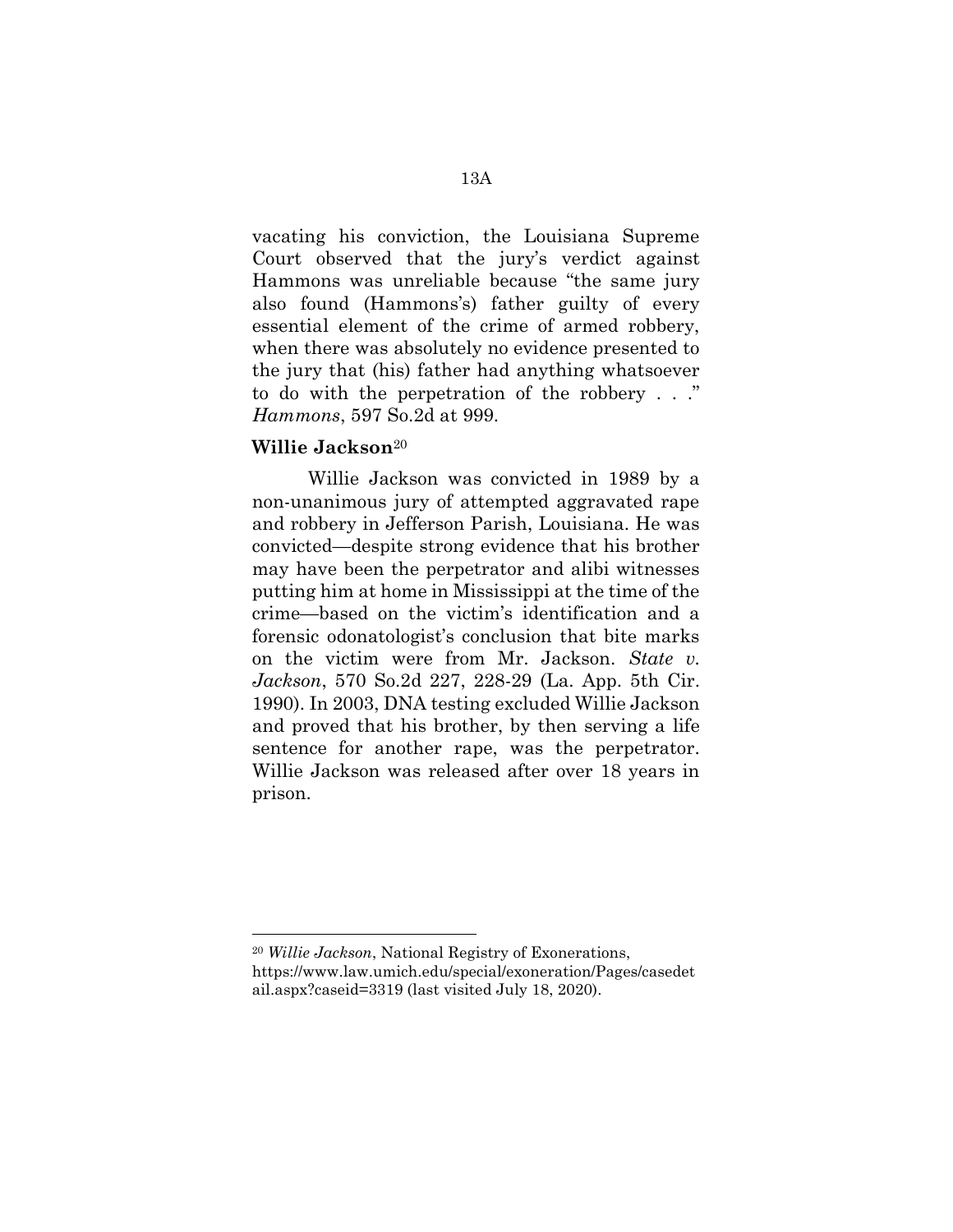## Michael Shannon<sup>21</sup>

Michael Shannon was convicted by a nonunanimous jury after spending 12 years in prison (six of which were awaiting trial). His conviction was based on eyewitness testimony alone. State v. Shannon, 101 So.3d 67 (La. App. 4th Cir. 2012). He was exonerated in 2017 when numerous witnesses testified he could not have been the gunman and the rationale for his becoming a suspect (that he was related to the victim) was thoroughly undermined.

<sup>21</sup> Michael Shannon, National Registry of Exonerations, https://www.law.umich.edu/special/exoneration/Pages/casedet ail.aspx?caseid=5278 (last visited July 18, 2020).